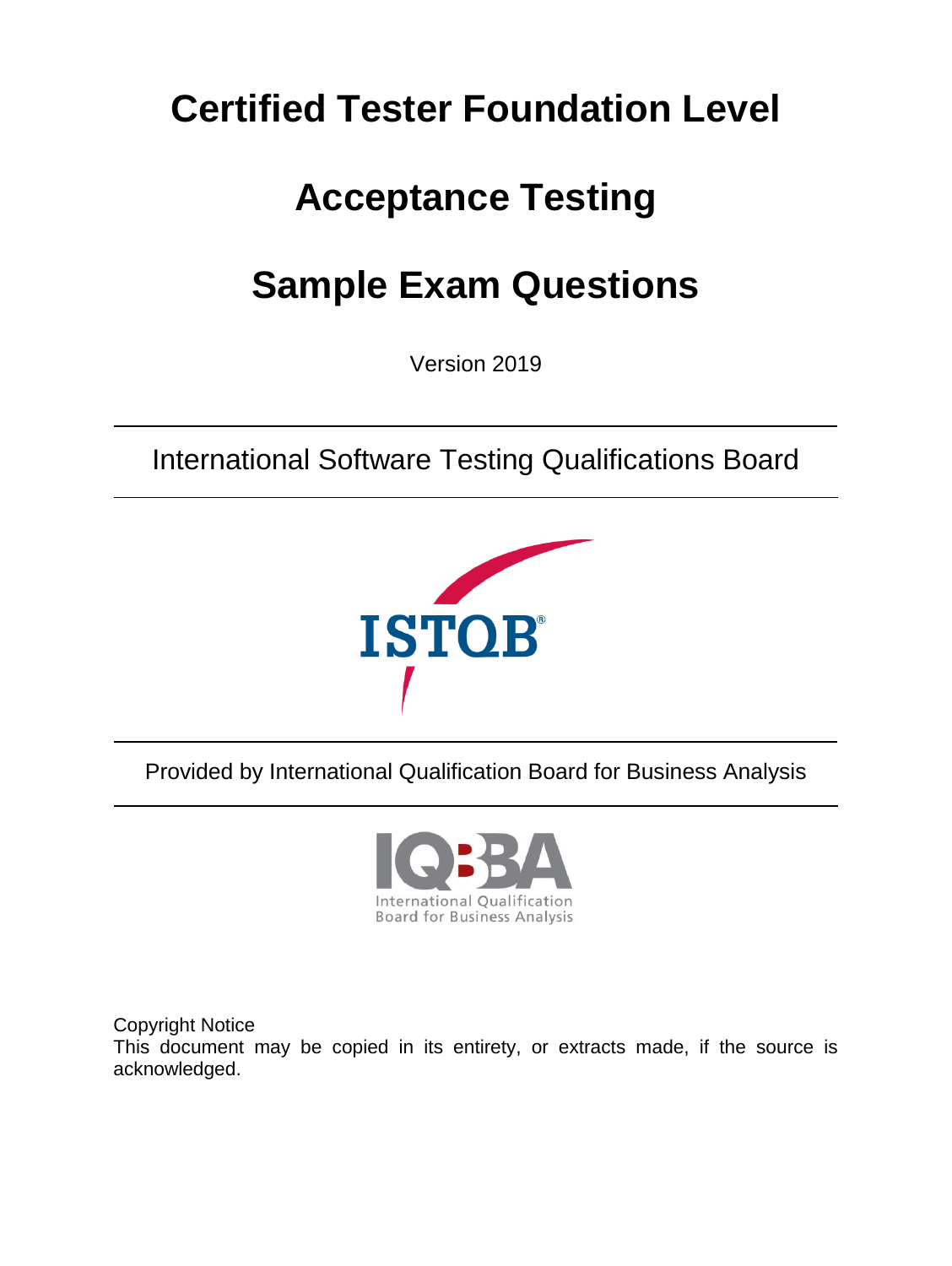Copyright © 2019 International Software Testing Qualifications Board (hereinafter called ISTQB®). all rights reserved.

The authors transfer the copyright to the International Software Testing Qualifications Board (hereinafter called ISTQB®). The authors (as current copyright holders) and  $ISTQB<sup>®</sup>$  (as the future copyright holder) have agreed to the following conditions of use:

Any ISTQB®-recognized Member Board may translate this document.

Foundation Level Acceptance Testing Working Group: 2017 - 2019

Exam Working Group: 2019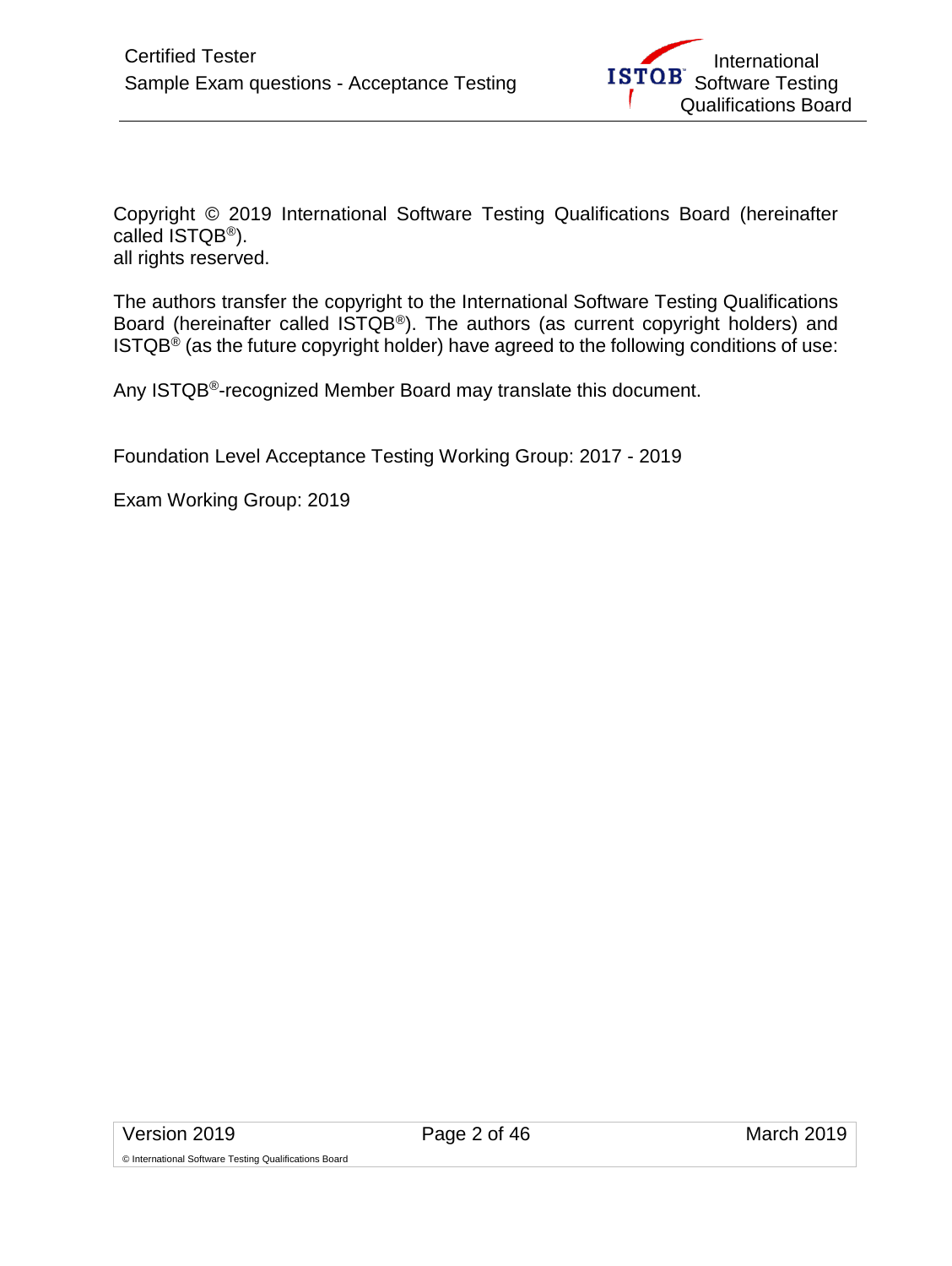### <span id="page-2-0"></span>**Revision History**

| <b>Version</b>       | Date | <b>Remarks</b>                                                               |
|----------------------|------|------------------------------------------------------------------------------|
| <b>Beta</b>          |      | August 24 <sup>th</sup> , Candidate beta version                             |
|                      | 2018 |                                                                              |
| <b>ISTQB GA 2019</b> |      | March 22 <sup>th</sup> , Candidate general release version after Beta review |
|                      | 2019 | comments incorporated                                                        |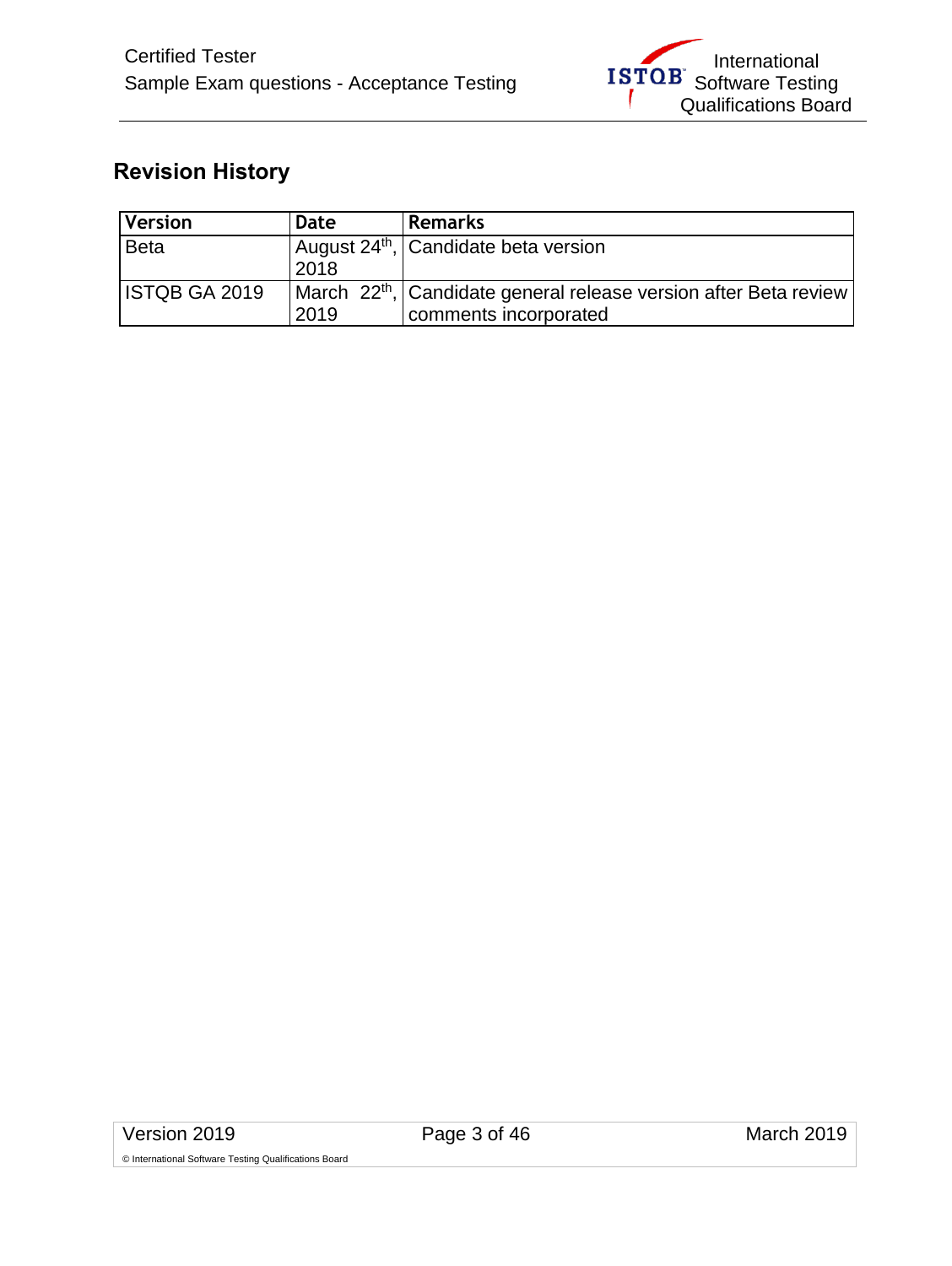### <span id="page-3-0"></span>**Table of Contents**

| 37 |
|----|
|    |
|    |
|    |
|    |
|    |
|    |
|    |

Version 2019

March 2019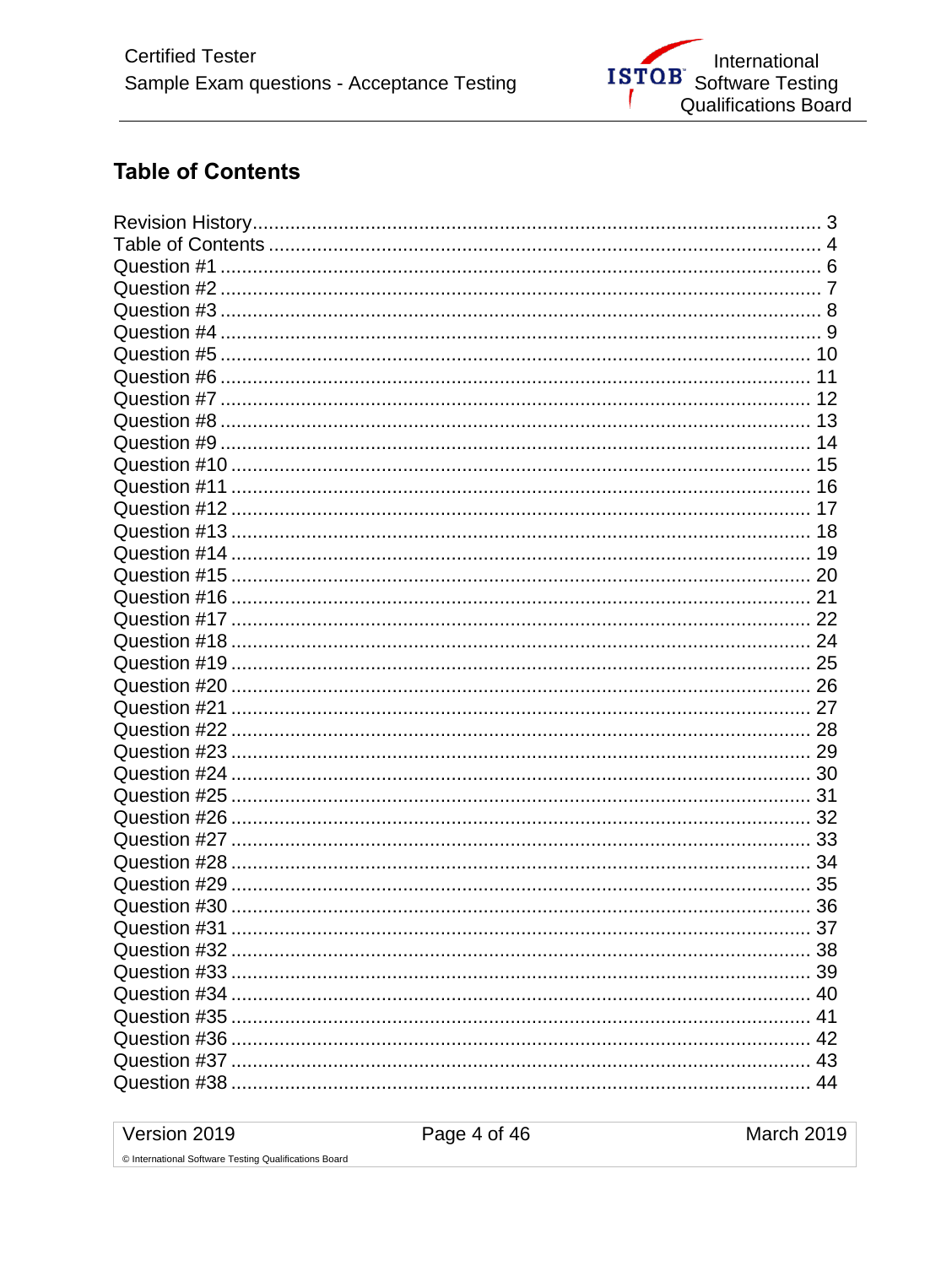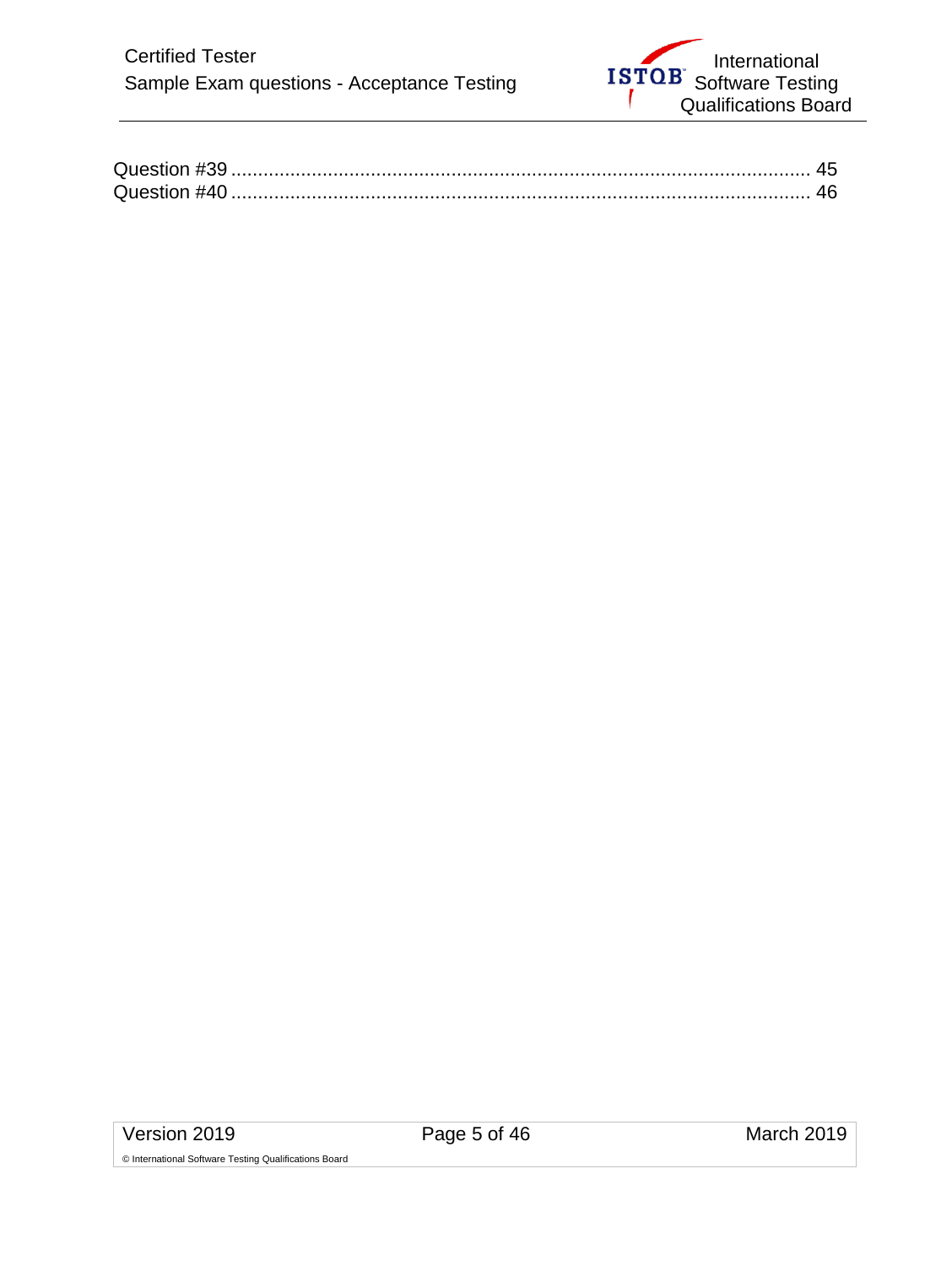<span id="page-5-0"></span>Which one of the following statements describes the relation between business goals, business needs and requirements BEST?

- a) Business goals and business needs are synonyms.
- b) Business goals, business needs and requirements describe at different levels of abstraction, what shall be achieved.
- c) Business needs address the business solution whereas business requirements define the business problem or opportunity.
- d) To derive the business needs, the business analyst first has to understand the business goals and requirements.

Select one option.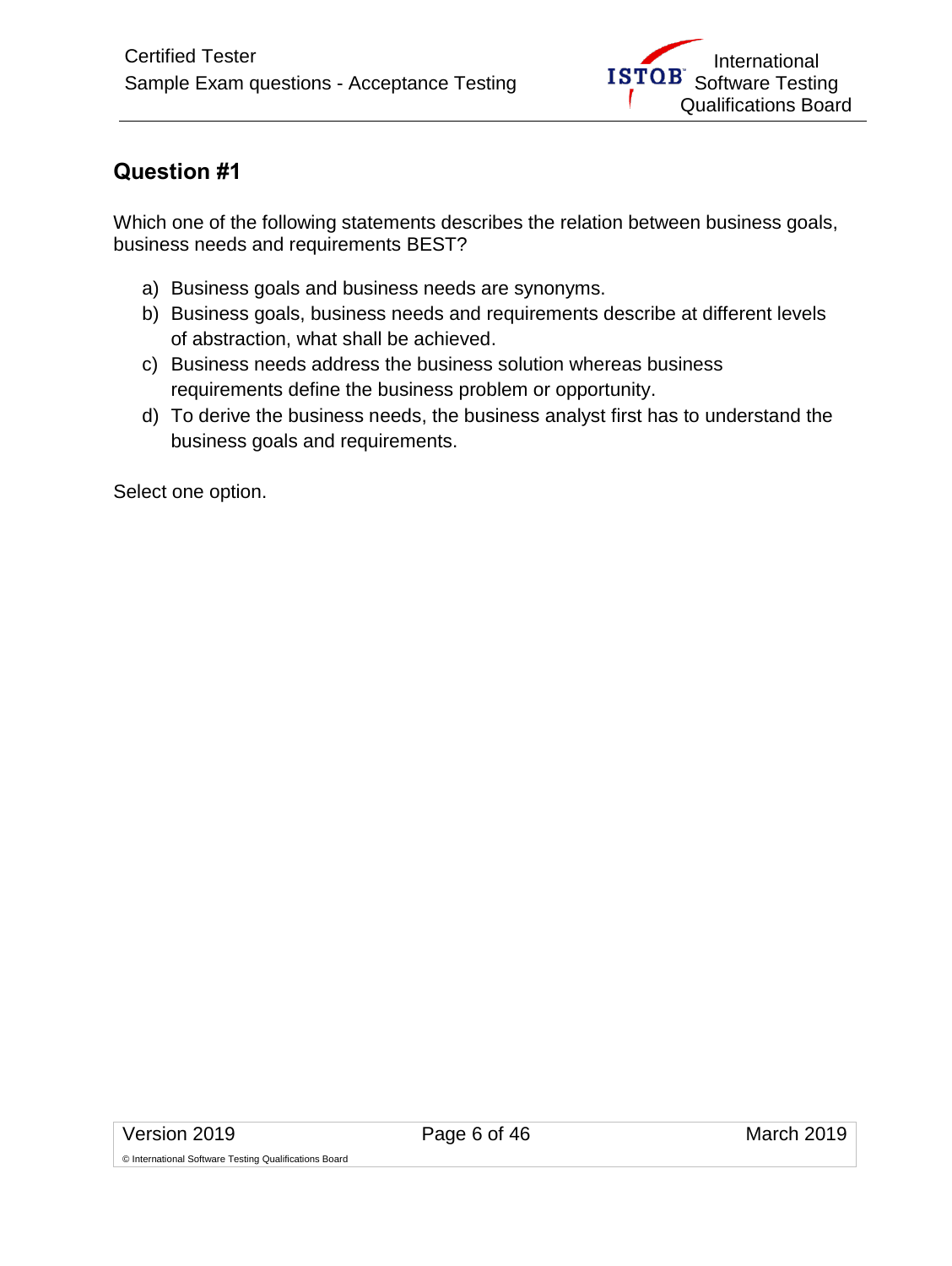<span id="page-6-0"></span>Which one of the following statements regarding acceptance criteria is true?

- a) Acceptance criteria are specific to agile frameworks where they correspond to functional requirements.
- b) Testers should not be involved in writing acceptance criteria to make sure that the test is independent.
- c) In acceptance test-driven development (ATDD), acceptance criteria replace acceptance tests.
- d) Acceptance criteria specify what shall be tested to verify that a requirement or user story has been implemented correctly.

Select one option.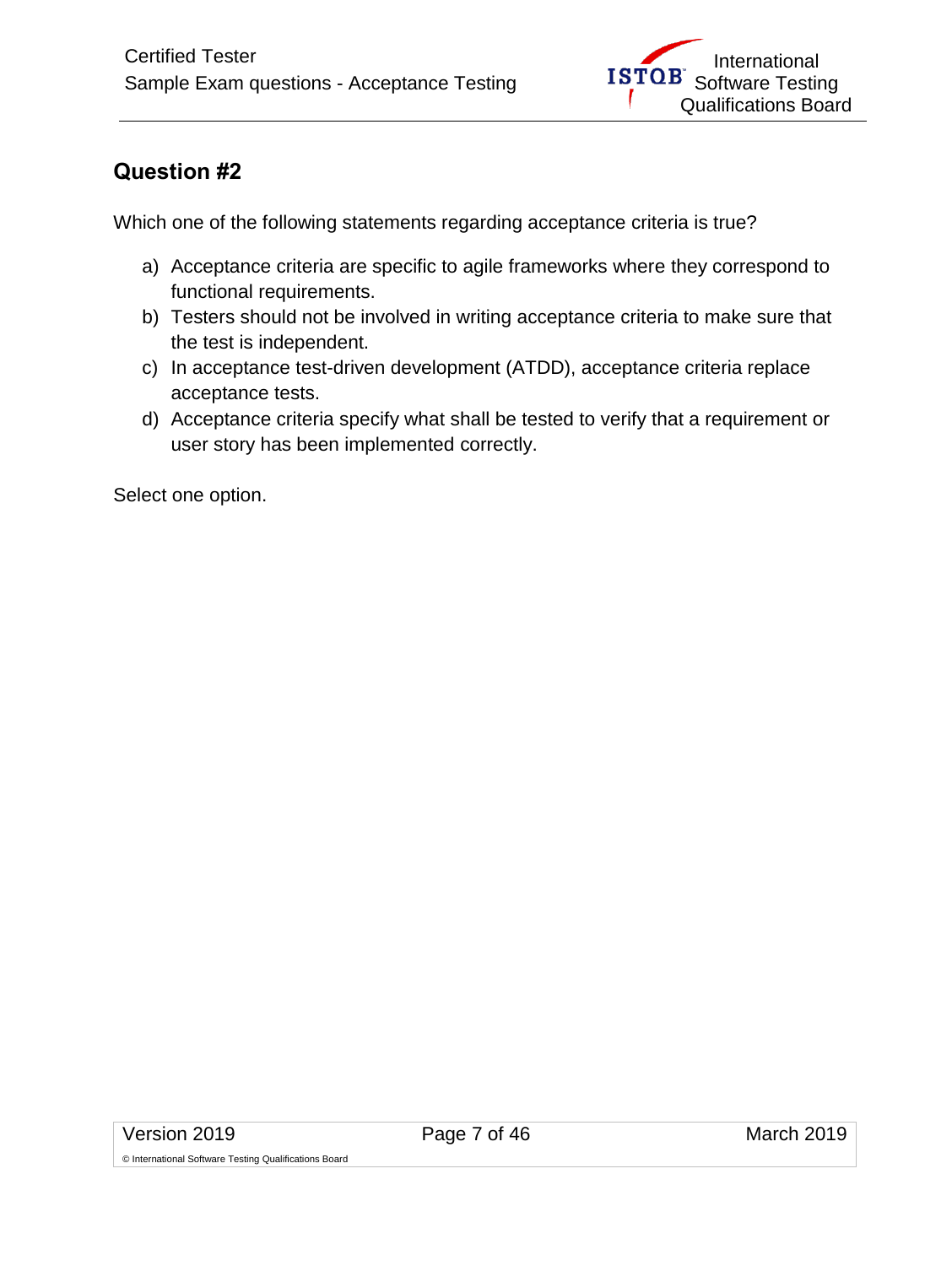<span id="page-7-0"></span>Which one of the following statements regarding the quality of requirements is MOST correct?

- a) Vague or ambiguous requirements may lead to misunderstandings both during implementation and testing.
- b) In Agile development lifecycle models, requirement engineering becomes less important due to the product owner role.
- c) INVEST is a technique that ensure the quality of user stories or requirements, thus replacing regular reviews.
- d) Testers may complete unclear requirements by assumptions, as long as they discuss those assumptions with at least one stakeholder.

Select one option.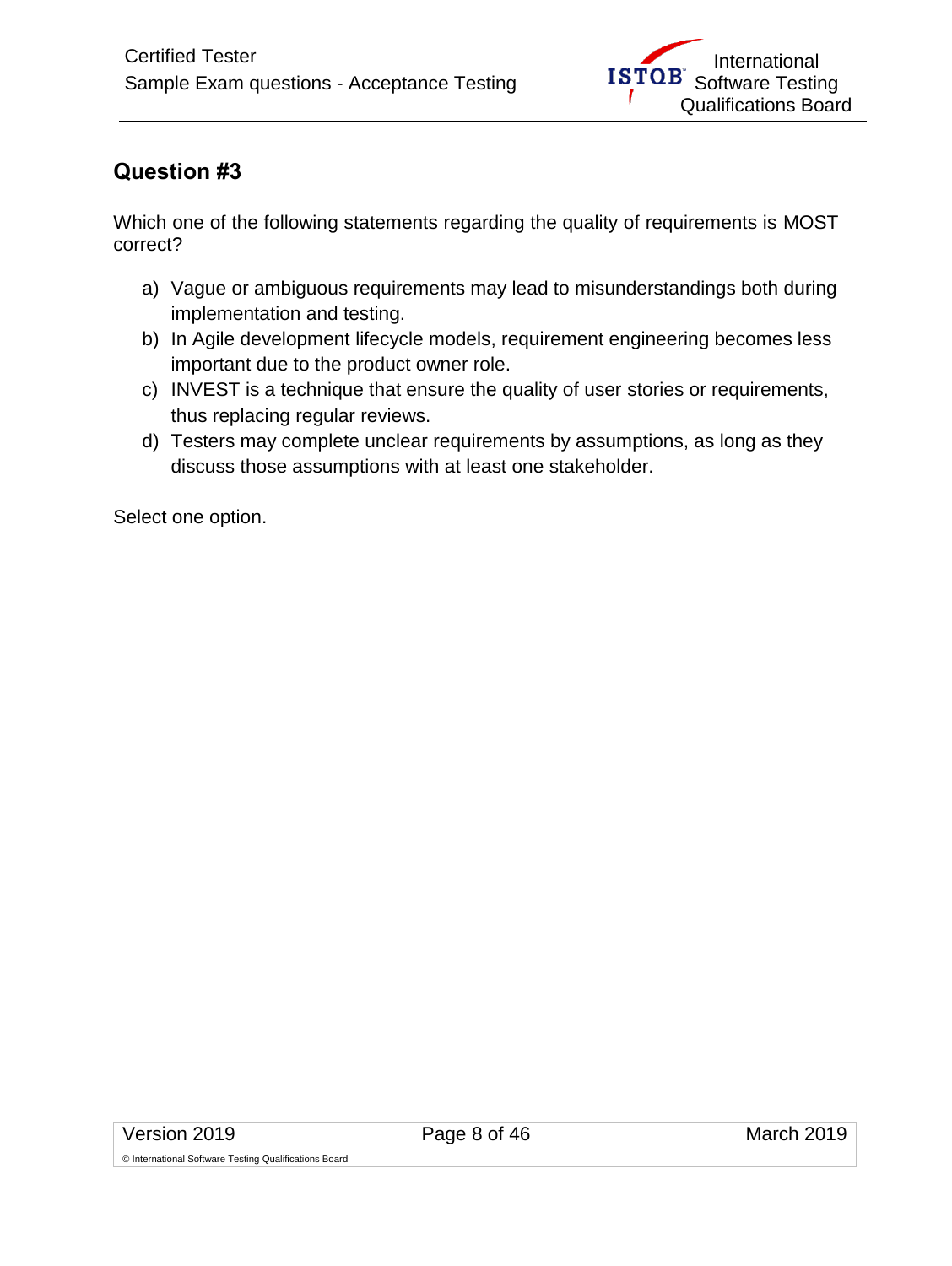<span id="page-8-0"></span>How does ISTQB CTFL test activities relate to the IQBBA FL business analysis and requirements engineering activities?

- a) Business analysts who follow the IQBBA requirements engineering process will not be involved in designing test cases.
- b) Business analysts and tester have to decide, whether they follow the IQBBA or ISTQB lifecycle processes, because they exclude each other.
- c) The IQBBA solution evaluation phase precedes the ISTQB test implementation and test execution activities.
- d) Test analysis and test design activities may result in changes of acceptance criteria.

Select one option.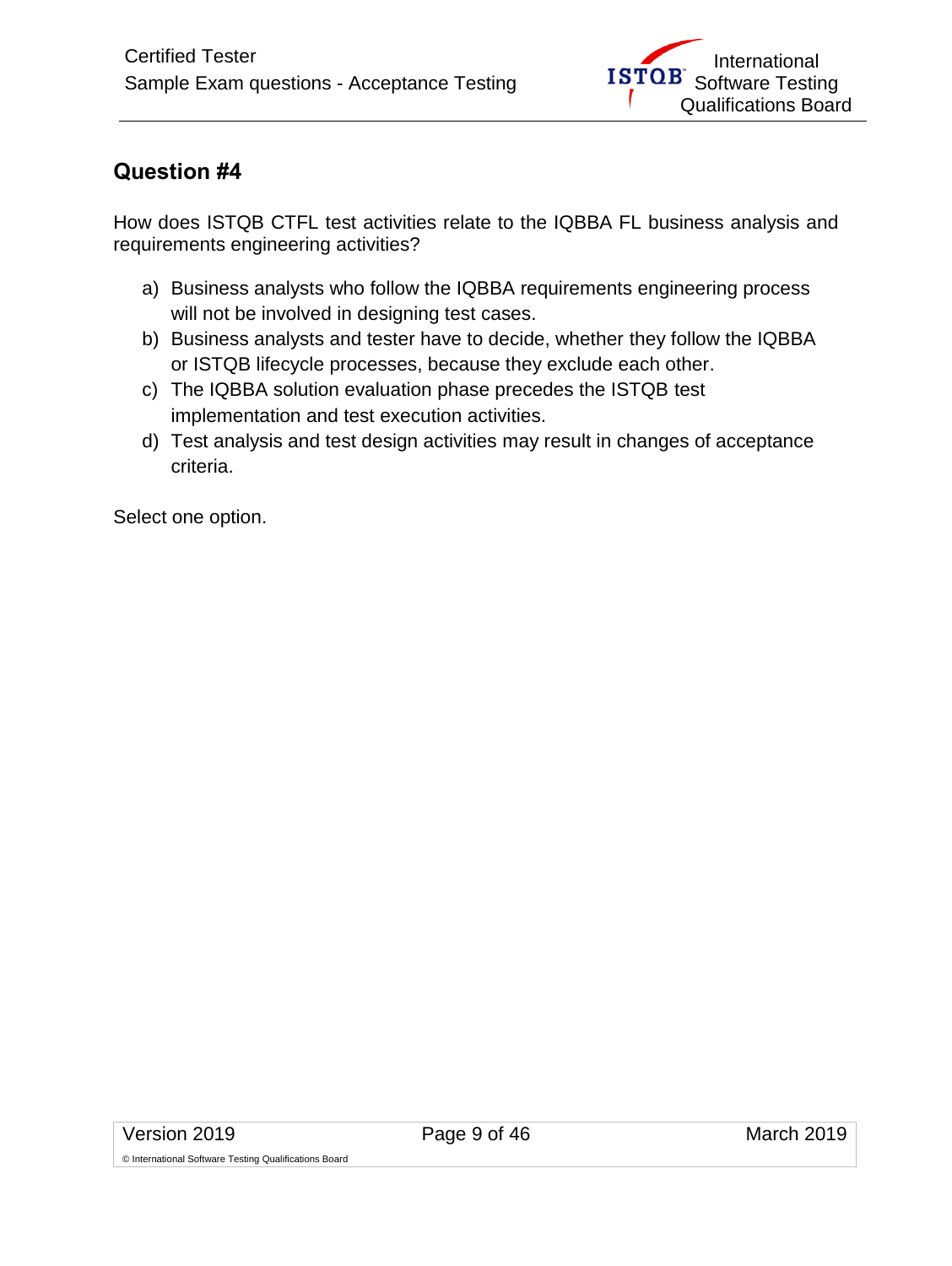<span id="page-9-0"></span>Which one of the following statements describes the collaboration between business analysts and testers BEST?

- a) Business analysts collaborate on test planning and risk analysis to ensure that further on, appropriate test cases are developed and prioritized.
- b) Business analysts usually cannot review acceptance tests, because they do not understand the technical details.
- c) Testers participate in identifying business needs of stakeholders to better understand the business needs and related requirements.
- d) Once the requirements and acceptance criteria have been defined, business analysts are no longer involved in testing activities.

Select one option.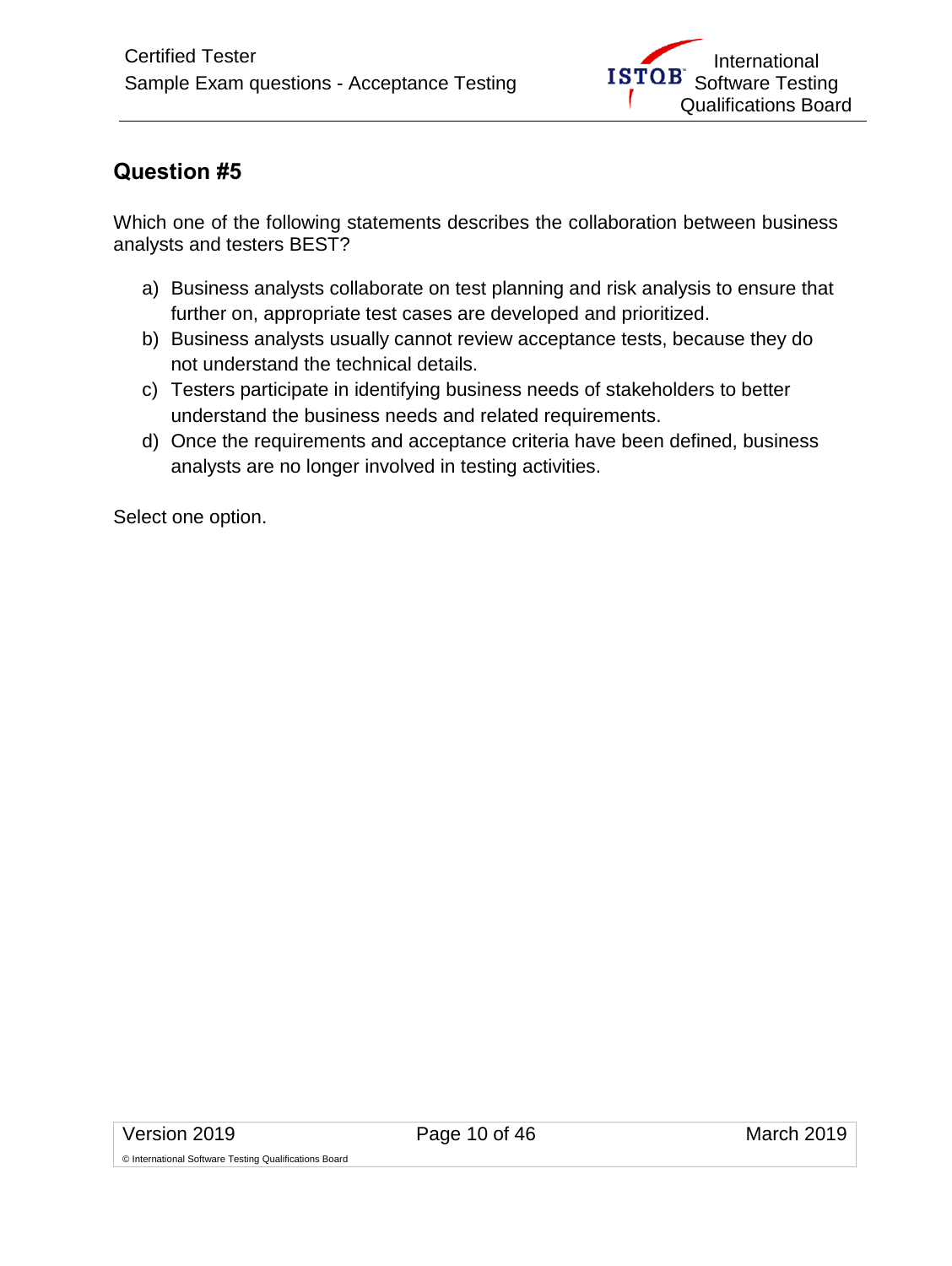<span id="page-10-0"></span>Which one of the following statements regarding ATDD / BDD is true?

- a) Behavior-Driven Development (BDD) considers acceptance test design as an activity to be handled by the test team after requirements have been finalized.
- b) In both Acceptance-Test Driven Development (ATDD) and Behavior-Driven Development (BDD), test cases provide examples of product use.
- c) In Acceptance-Test Driven Development (ATDD), test cases are written prior to the acceptance criteria.
- d) In both Acceptance-Test Driven Development (ATDD) and Behavior-Driven Development (BDD), acceptance test cases are written by a test automation engineer as test automation code.

Select one option.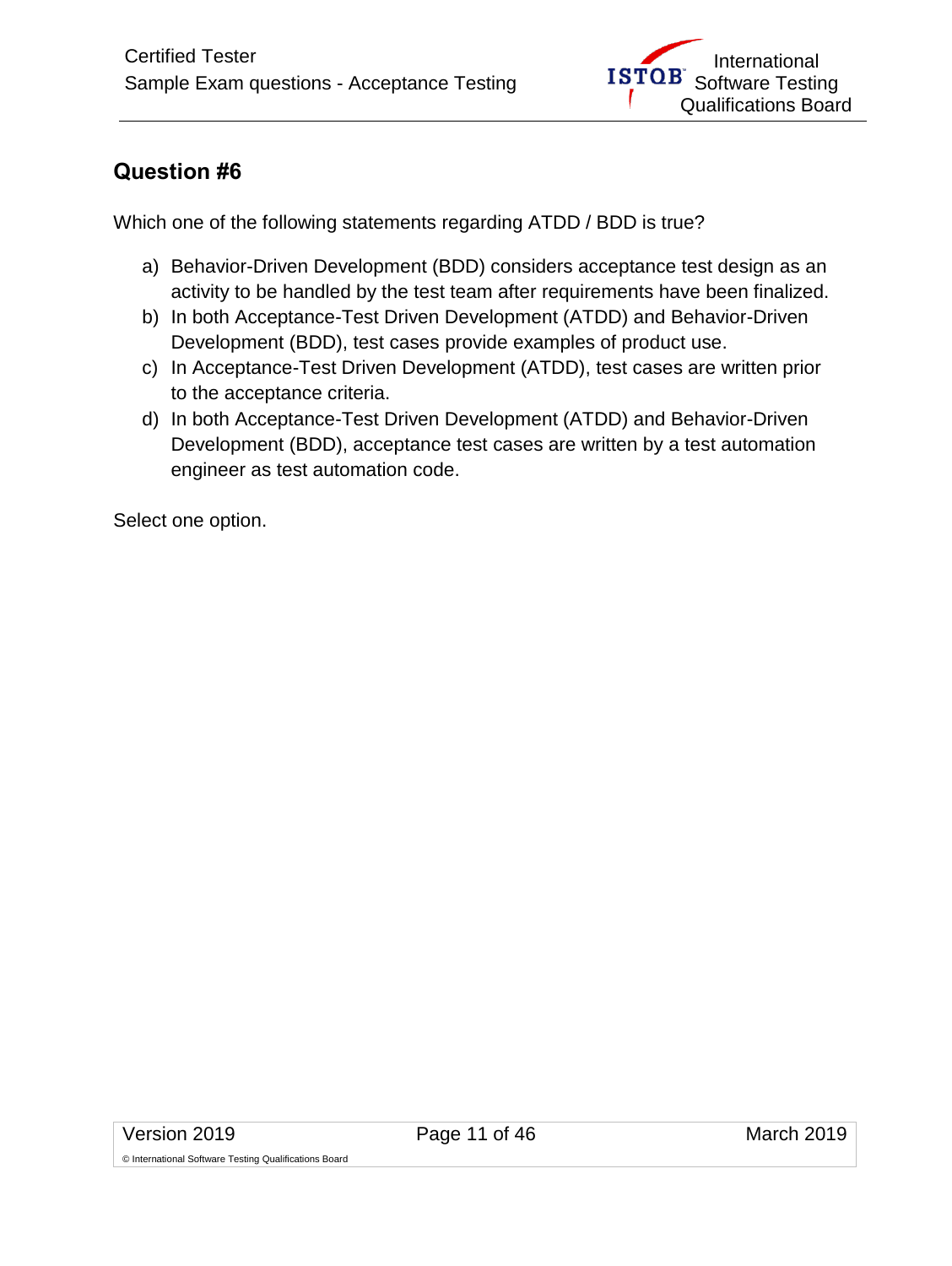<span id="page-11-0"></span>As a tester you participate in the project of the decision support system for granting a loan. You are asked to review the acceptance criteria for the following requirement:

REQ 3.28. The automated system records critical credit application data (CCAD) needed to support application screening.

Assume that it is well known what kind of data CCAD are.

Which of the following would be the BEST example of an acceptance criterion for this requirement?

- a) The CCAD are stored in the MySQL relational database after each successful data entry procedure.
- b) The CCAD is not recorded if it is incomplete and a message is displayed.
- c) The CCAD record process is quick and reversible.
- d) The process for collecting CCAD meets corporate usability guidelines.

Select one option.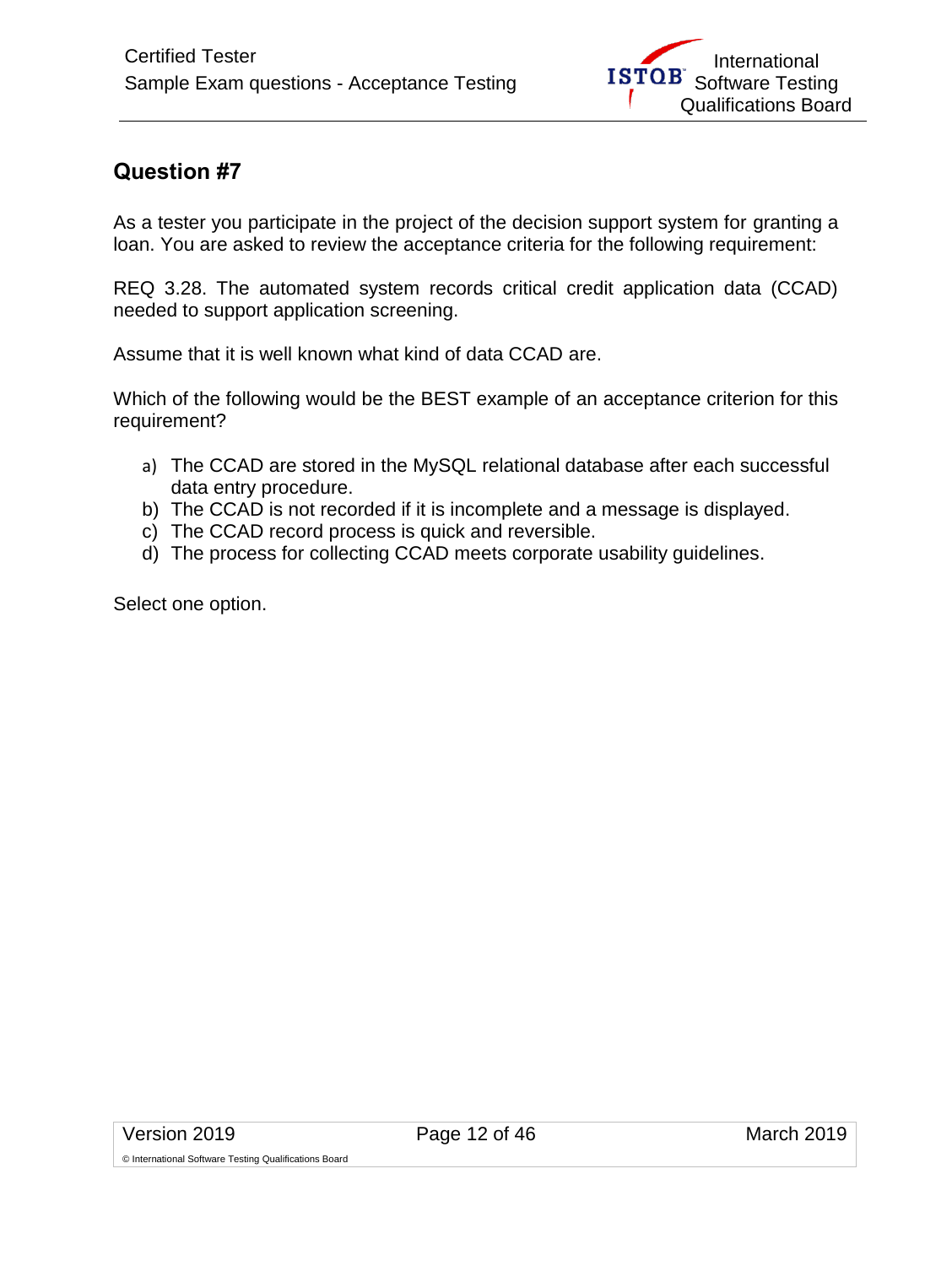<span id="page-12-0"></span>As an acceptance tester you are analyzing the following user story for a computer webbased mass multiplayer role-playing game:

As an unregistered player

I want to be able to register myself by defining my e-mail, login and password in a registration form<br>So that I be

I become a registered player

Consider the following propositions of the acceptance criteria:

i) a registration form is displayed on the screen

ii) the form is written in the Groovy language; the cursor is initially set on the 'login' field; after pushing the TAB button the cursor switches to 'password', 'repeat password', 'mail', and 'repeat mail' forms

- iii) I cannot register myself if the login I choose is used by another player
- iv) after successful registration process I am informed about it by an e-mail

Which of the above statements would you consider as well-written acceptance criteria?

- a) only i) and iii)
- b) only ii)
- c) only ii) and iv)
- d) only i), iii) and iv)

Select one option.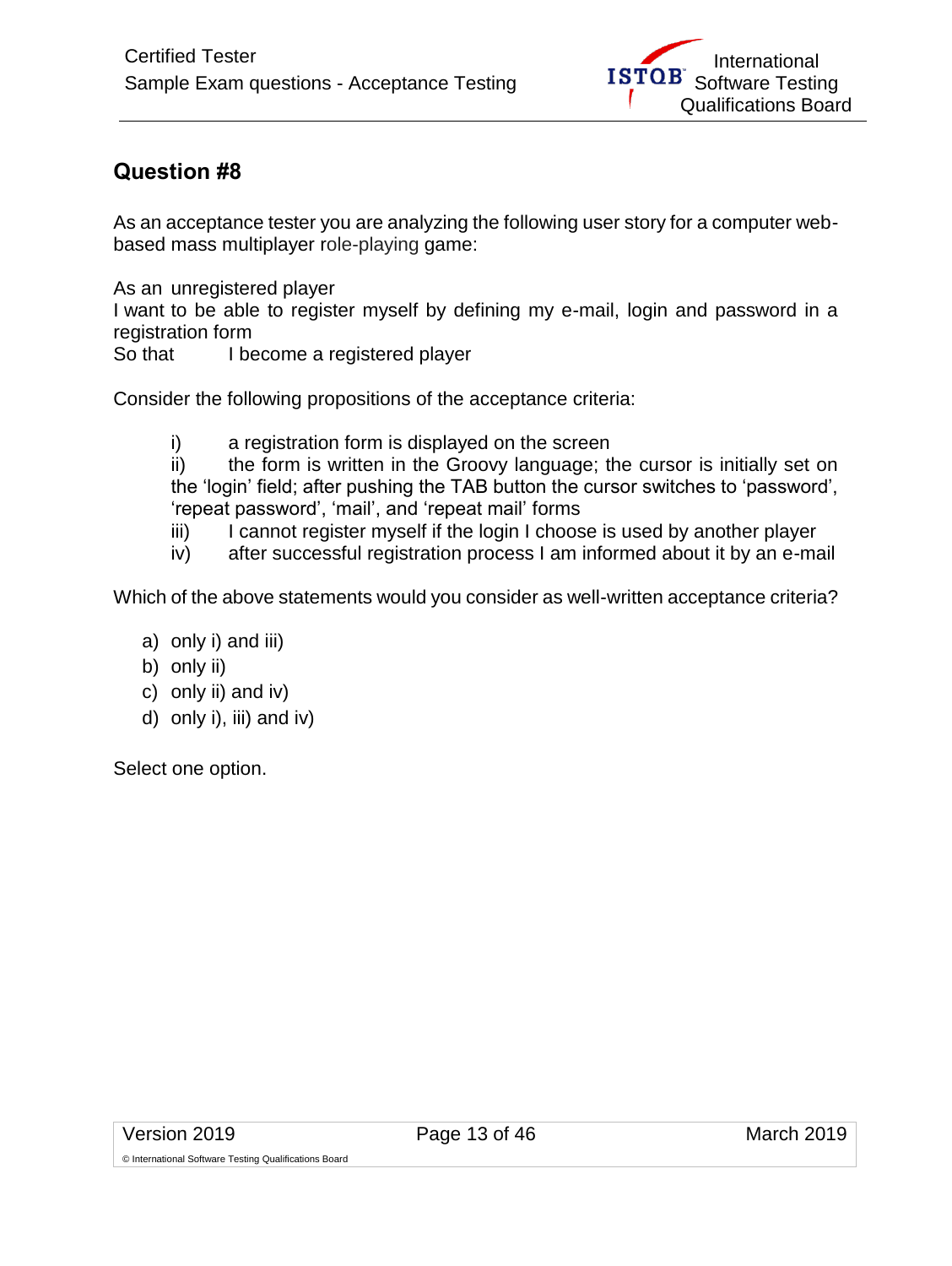<span id="page-13-0"></span>Which one of the following statements describes correctly how acceptance testing may be augmented with other test techniques or approaches?

- a) In a model-based testing approach, acceptance tests are generated from graphical or textual models.
- b) In a priority-based testing approach, prioritization of acceptance tests depends on identified product risks.
- c) In a risk-based testing approach, acceptance criteria are derived from the tester's experience and intuition.
- d) In a black-box testing approach, acceptance test scenarios follow the implemented sequence of function calls in the code.

Select one option.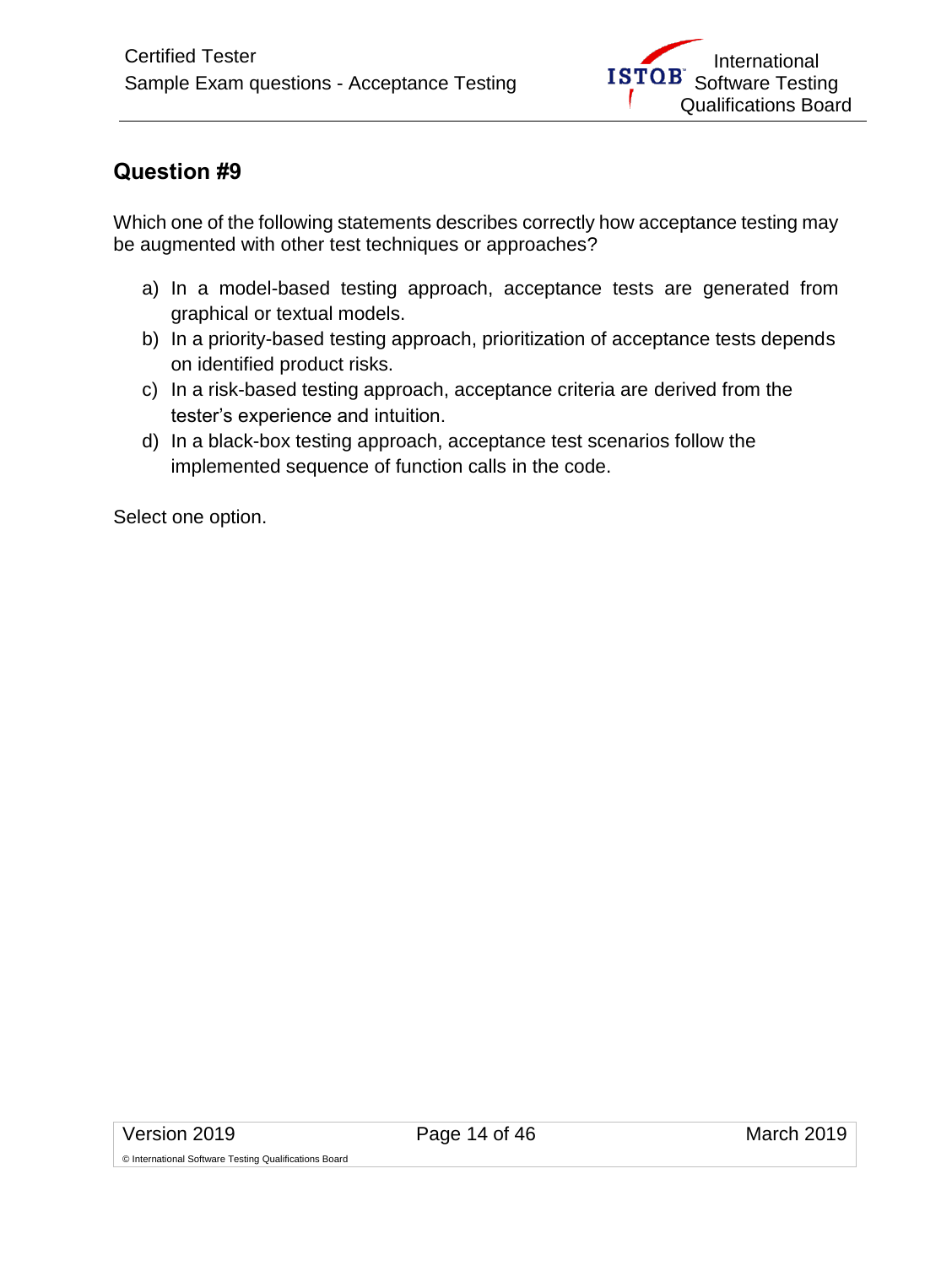<span id="page-14-0"></span>Which one of the following test design techniques fits accepting testing purposes BEST?

- a) static code analysis
- b) input validation
- c) equivalence partitioning
- d) defect-based test design

Select one option.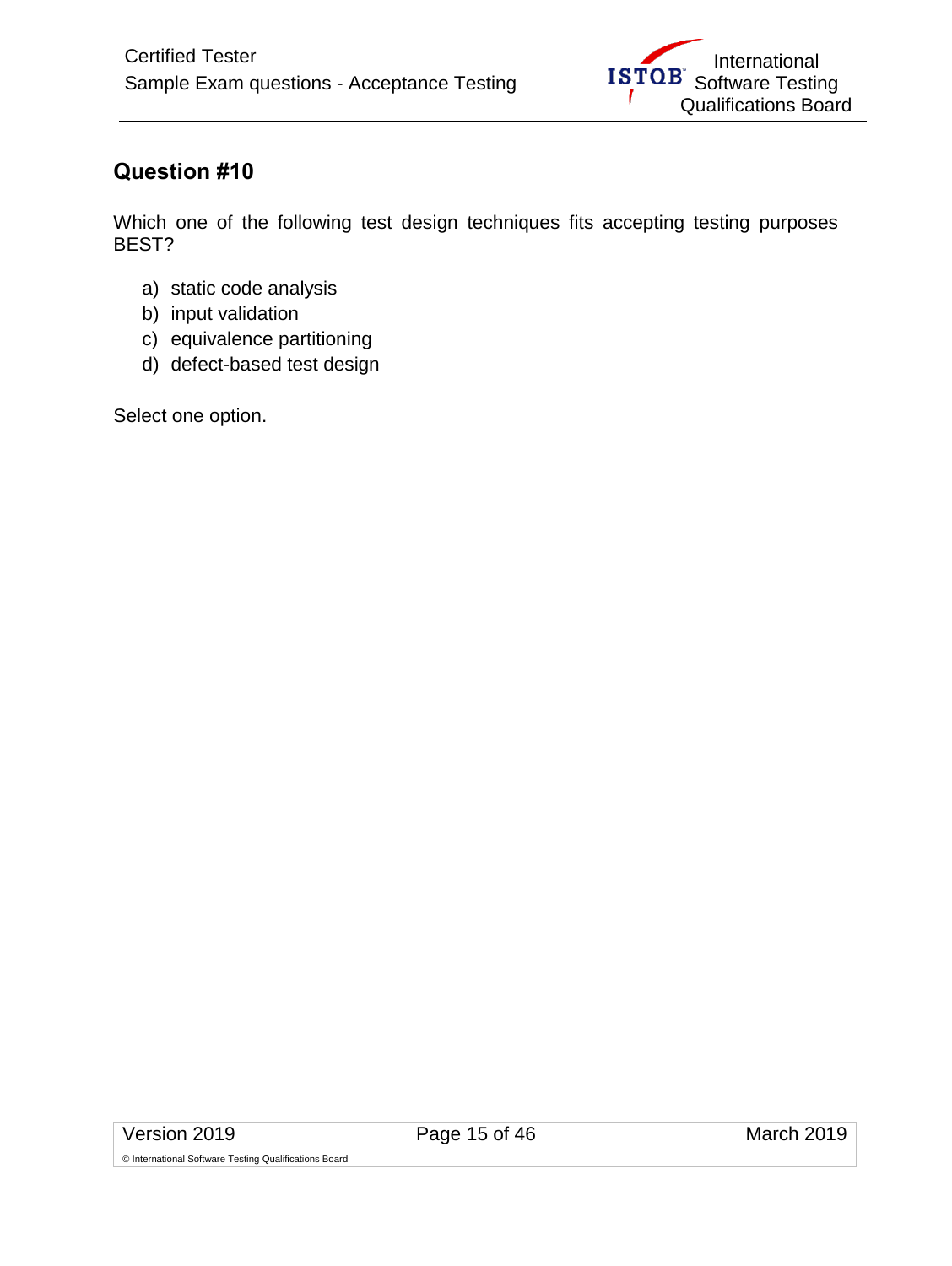<span id="page-15-0"></span>Assume you are testing functionality of the interface of an elevator. One of the requirements is that the elevator can work only if the total weight of the passengers does not exceed 200 kg. The elevator can reach the following floors: Ground Floor, 1<sup>st</sup> floor and 2nd floor. You want to create an acceptance test using the Gherkin language. You can use the following phrases for this purpose:

- i) the total weight of passengers is greater than 200 kg
- ii) the elevator is on the Ground Floor
- iii) a button '1st floor' was pressed
- iv) the elevator goes to the 1st floor
- v) a passenger standing at the 2nd floor calls the elevator
- vi) a message 'too many passengers' is displayed on the screen

Which of the following statements correctly matches constructs of Given/When/Then with a relevant phrase in order to create a correct test case for the given requirement?

Select one option.

- a) GIVEN ii) WHEN i) THEN vi)
- b) GIVEN ii) WHEN iv) THEN v)
- c) GIVEN iii) WHEN ii) THEN iv)
- d) GIVEN ii) WHEN v) AND vi) THEN i)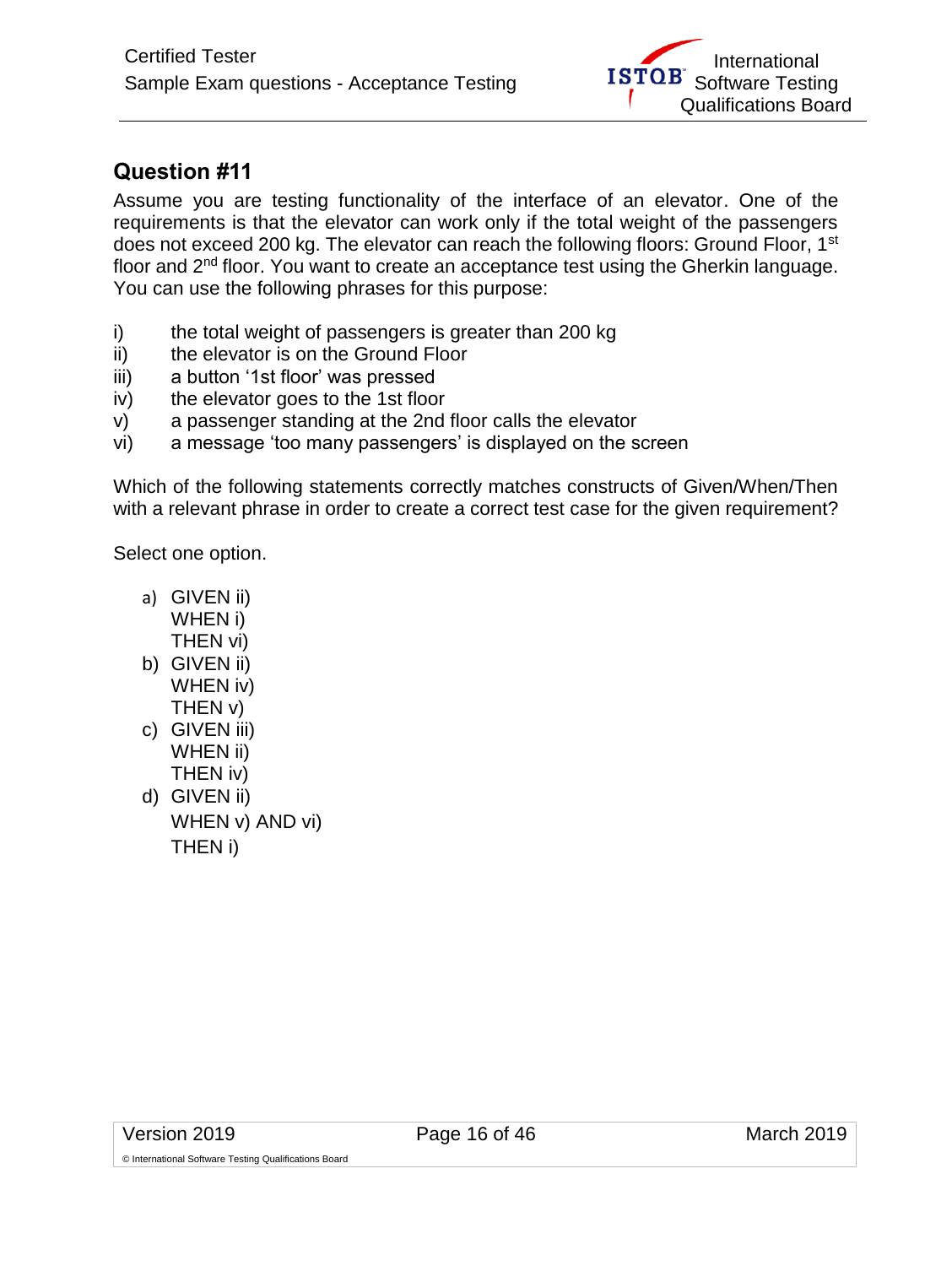<span id="page-16-0"></span>Which of the following is the BEST example of a Gherkin-style test for a web-based banking application?

Select one option.

| a) GIVEN I have \$5000 on my personal account X                          |
|--------------------------------------------------------------------------|
| AND I have \$200 on my personal account Y                                |
| WHEN I transfer \$1000 from X to Y                                       |
| THEN I should have balance \$4000 on my personal account X               |
| AND I should have balance \$1200 on my personal account Y                |
| b) GIVEN I have \$5000 on my personal account X                          |
| AND I have \$200 on my personal account Y                                |
| WHEN I click 'Make transfer' button                                      |
| AND I enter '3000' into 'Amount' field                                   |
| AND I enter 'X' into 'From which account' field                          |
| AND I enter 'Y' into 'To which account' field                            |
| AND I click 'Confirm transaction' button                                 |
| THEN I should have balance \$2000 on my personal account X               |
| AND I should have balance \$3200 on my personal account Y                |
| c) GIVEN I have \$5000 on my personal account X and \$600 on my personal |
| account Y                                                                |
| WHEN I transfer \$500 from Y to X                                        |
| THEN I should have balance \$4500 on X and balance \$1100 on Y           |
| d) GIVEN I have \$5000 on my personal account X                          |
| WHEN I have \$600 on my personal account Y                               |
|                                                                          |

THEN I have \$5600 in total on my personal accounts X and Y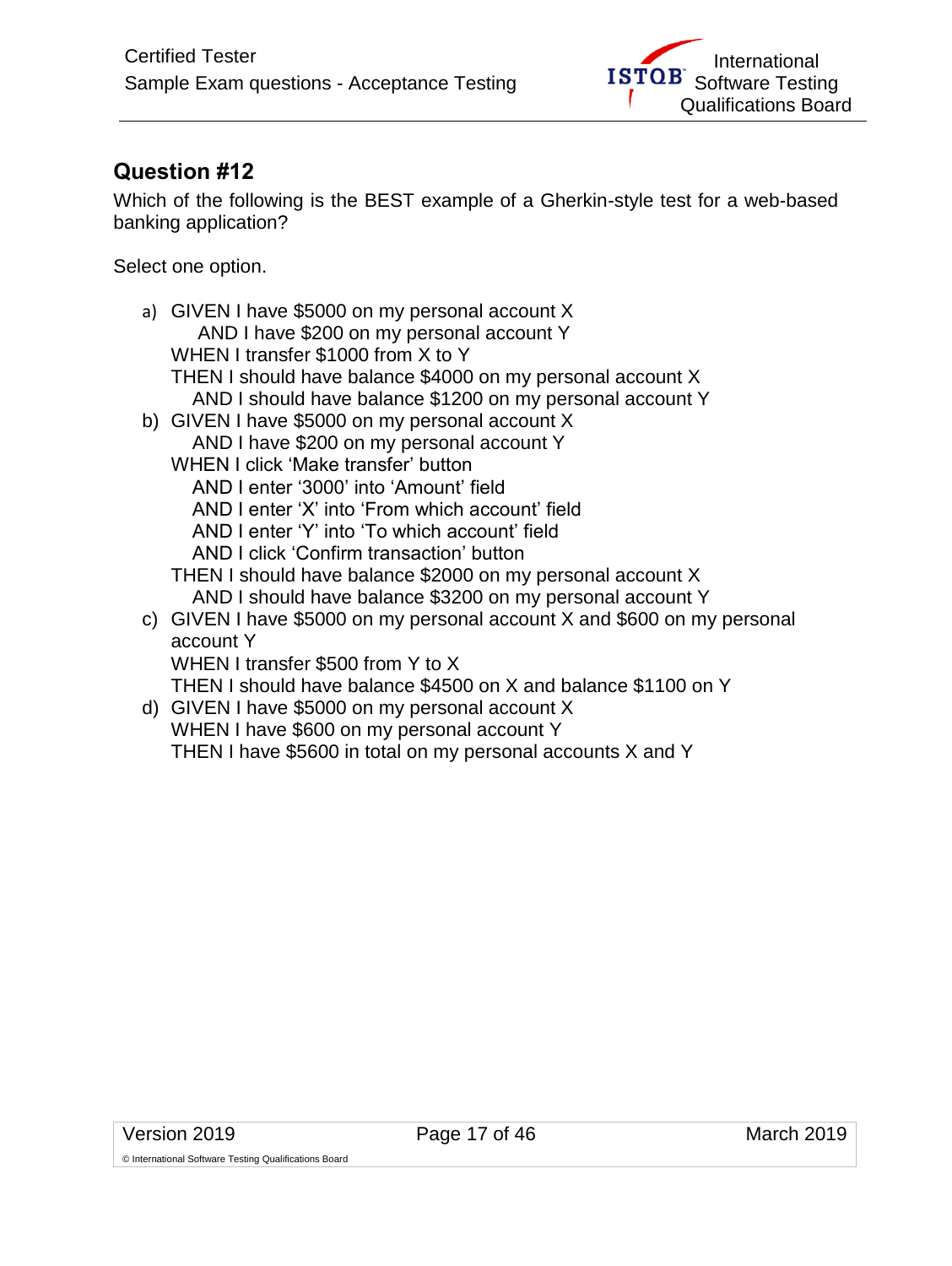<span id="page-17-0"></span>In Agile an exploratory test session is conducted. Which one of the following concepts applies BEST?

- a) pair programming
- b) refactoring
- c) planning poker
- d) timeboxing

Select one option.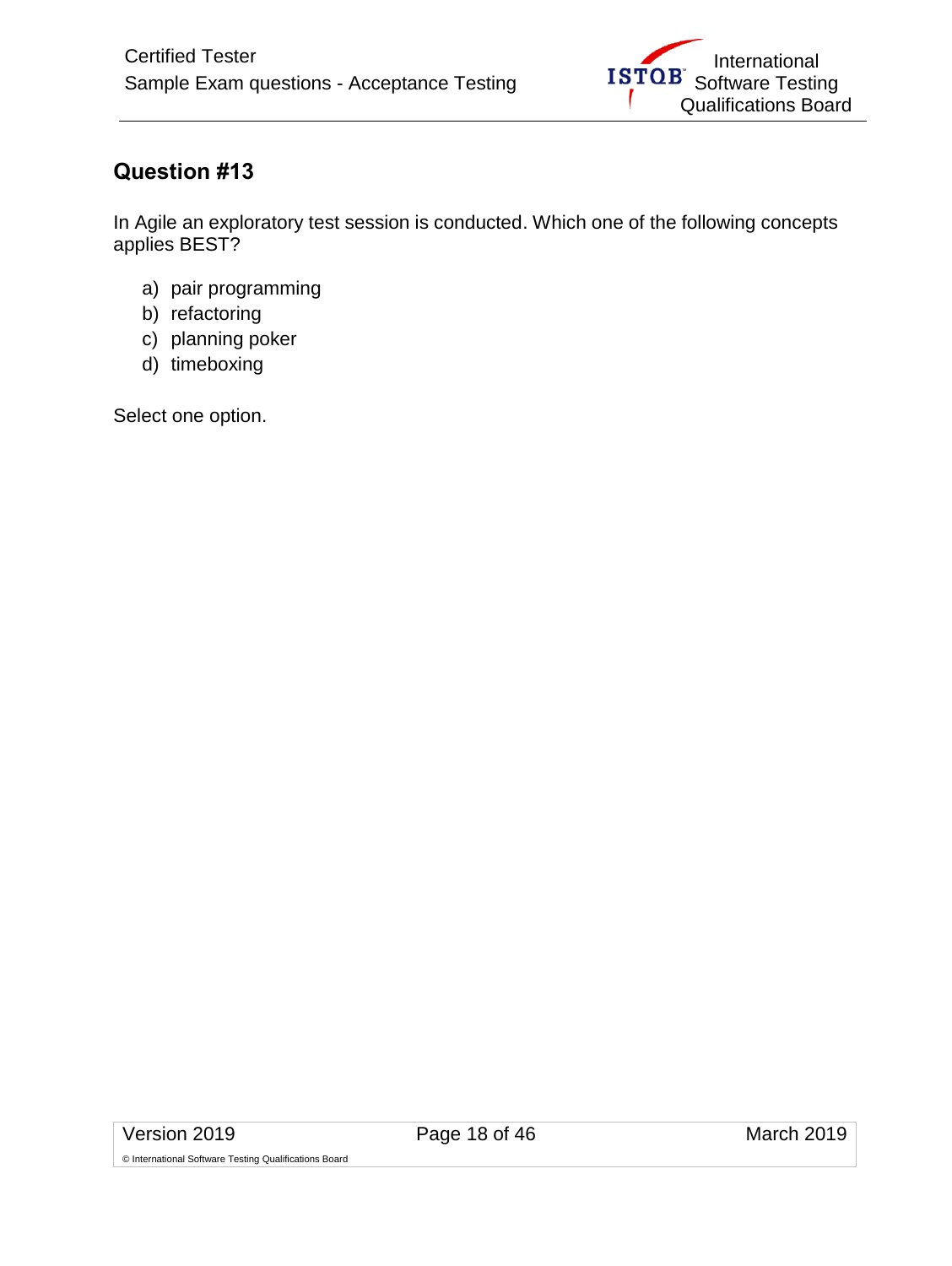<span id="page-18-0"></span>Which one of the following statements describes an exploratory test charter BEST?

- a) Indicating that the tester should take the role of a novice user can be part of an exploratory test charter.
- b) The test charter is elaborated during the testing session according to test execution results.
- c) Each exploratory test charter is based on a previously defined list of activities that would be interesting to test.
- d) Acceptance testers use the exploratory test charter during the testing session to define the test oracle.

Select one option.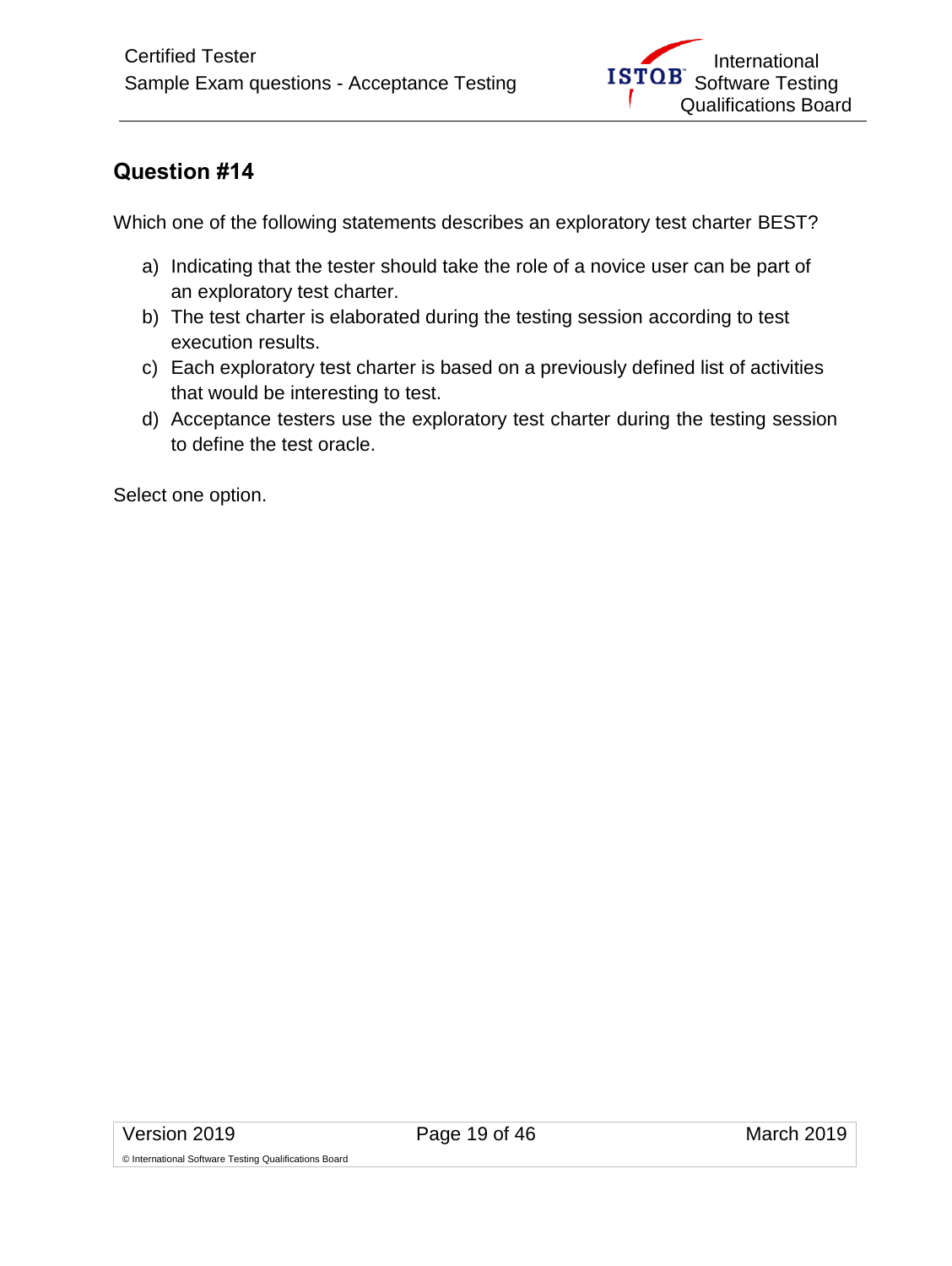<span id="page-19-0"></span>How are beta testing and acceptance testing related?

- a) Beta testing is a synonym for acceptance testing used in specific application domains.
- b) Beta testing should include predefined acceptance test scenarios based on acceptance criteria.
- c) Beta testing allows the product to be tested in realistic business configurations and contexts.
- d) Beta testing is a systematic approach to acceptance testing and provides measurable coverage of the user stories.

Select one option.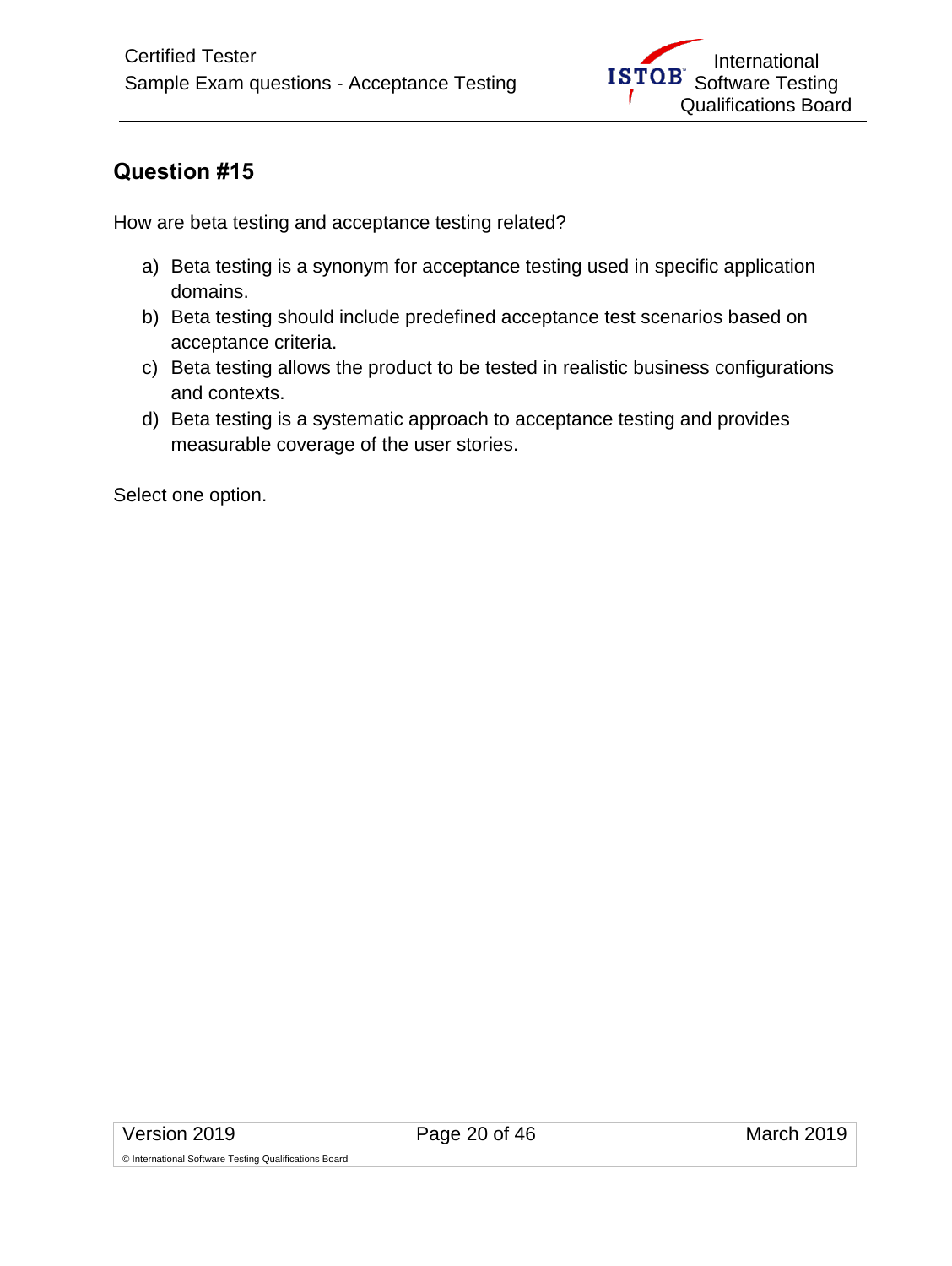<span id="page-20-0"></span>Which one of the following statements defines beta testing BEST?

- a) Beta testing is performed by developers at the customer's location.
- b) Beta testing takes place early in the development process to acquire feedback from the market.
- c) During beta testing, genuine users define the acceptance criteria for various realistic configurations.
- d) Beta testers discover defects in the product that escaped during the development process.

Select one option.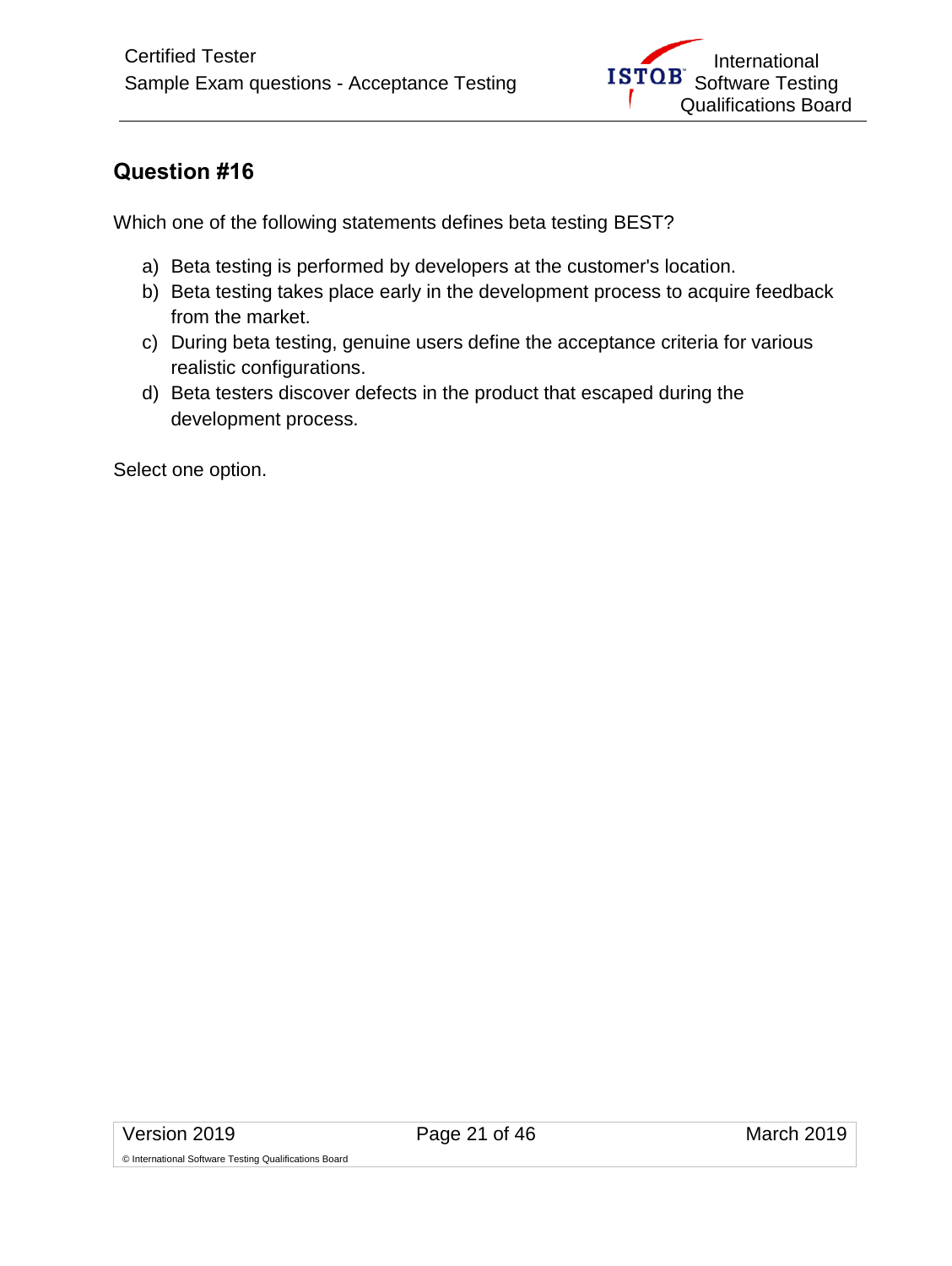<span id="page-21-0"></span>Suppose you are testing a new professional exam support system. As input the system takes two grades from two exams. For each exam the possible grade is 0 or 1 point. As output the system returns a single string – the decision about the entitlements: if the total score is 2, the candidate receives full entitlements. If the total score is 1, she receives partial entitlements. If the total score is 0, the candidate fails and receives no entitlements.

Which of the following is the correct Decision Model and Notation (DMN) model for this situation?

Select one option.

| a |                     |         |           |              |
|---|---------------------|---------|-----------|--------------|
|   | <b>Entitlements</b> |         |           |              |
|   | table               |         |           |              |
|   |                     |         | Inputs    | Outputs      |
|   | u                   | Exam #1 | Exam $#2$ | Entitlements |
|   |                     |         |           | no           |
|   | 2                   |         |           | partial      |
|   | 3                   |         |           | partial      |
|   |                     |         |           |              |

b)

| <b>Entitlements</b> |                     |
|---------------------|---------------------|
| table               |                     |
| exam result         | <b>Entitlements</b> |
|                     | no                  |
|                     | partial             |
|                     | full                |

c)

|               | <b>Entitlements</b> |           |              |              |              |
|---------------|---------------------|-----------|--------------|--------------|--------------|
| table         |                     |           |              |              |              |
|               | Inputs              |           | Outputs      |              |              |
|               | Exam #1             | Exam $#2$ | No           | Partial      | Full         |
| u             |                     |           | entitlements | entitlements | entitlements |
|               |                     |           | <b>YES</b>   | <b>NO</b>    | ΝO           |
| $\mathcal{P}$ |                     |           | <b>NO</b>    | <b>YES</b>   | <b>NO</b>    |
| 3             |                     |           | <b>NO</b>    | <b>YES</b>   | <b>NO</b>    |
|               |                     |           | NΩ           | NΟ           | <b>YES</b>   |

d)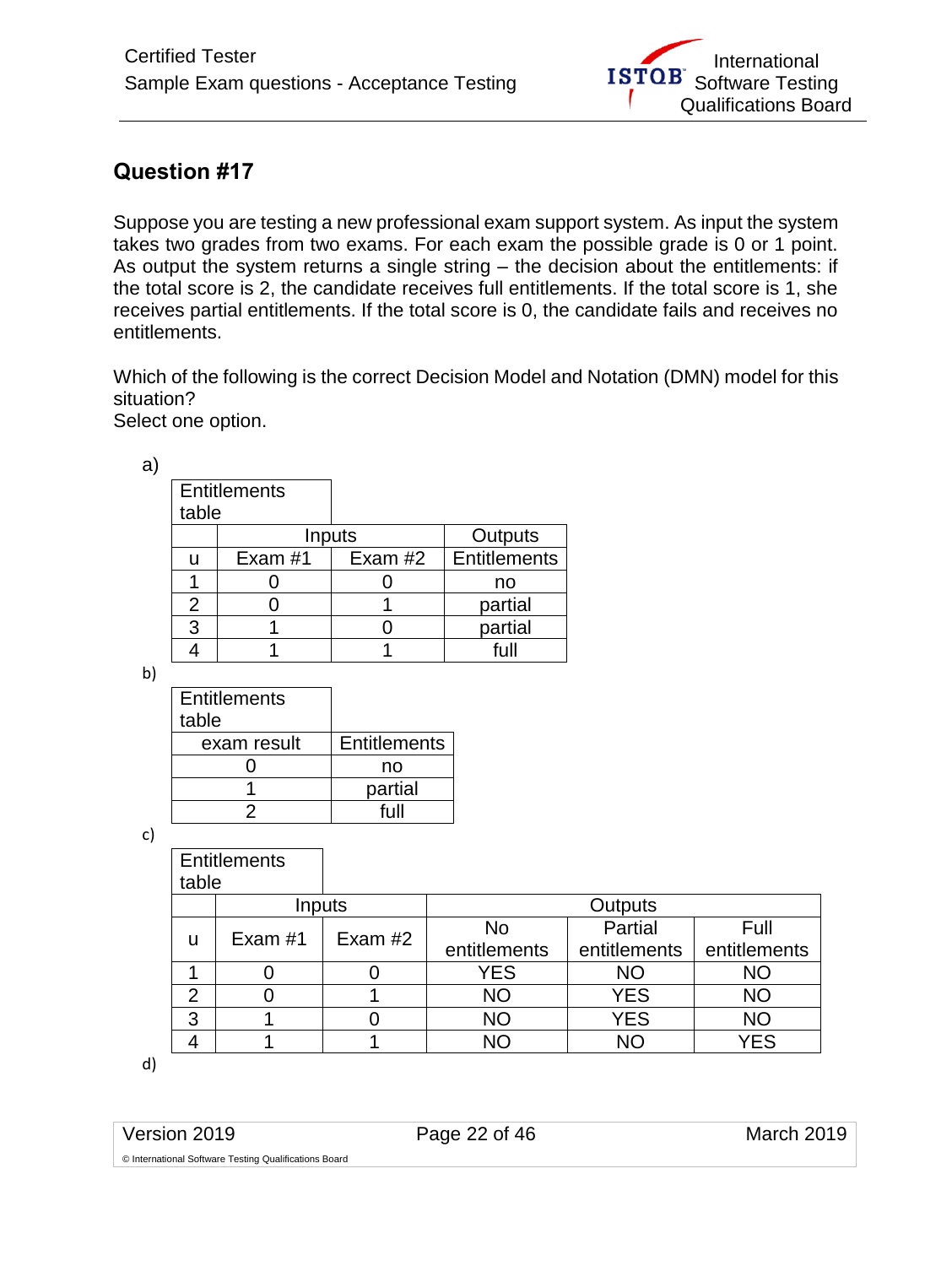

| <b>Entitlements</b><br>table |           |         |           |                                 |
|------------------------------|-----------|---------|-----------|---------------------------------|
| rule                         | Exam $#1$ | Exam #2 | Result    | Output                          |
|                              | e1        | e2      | $e1 + e2$ | 0:no<br>1: partial<br>$2:$ full |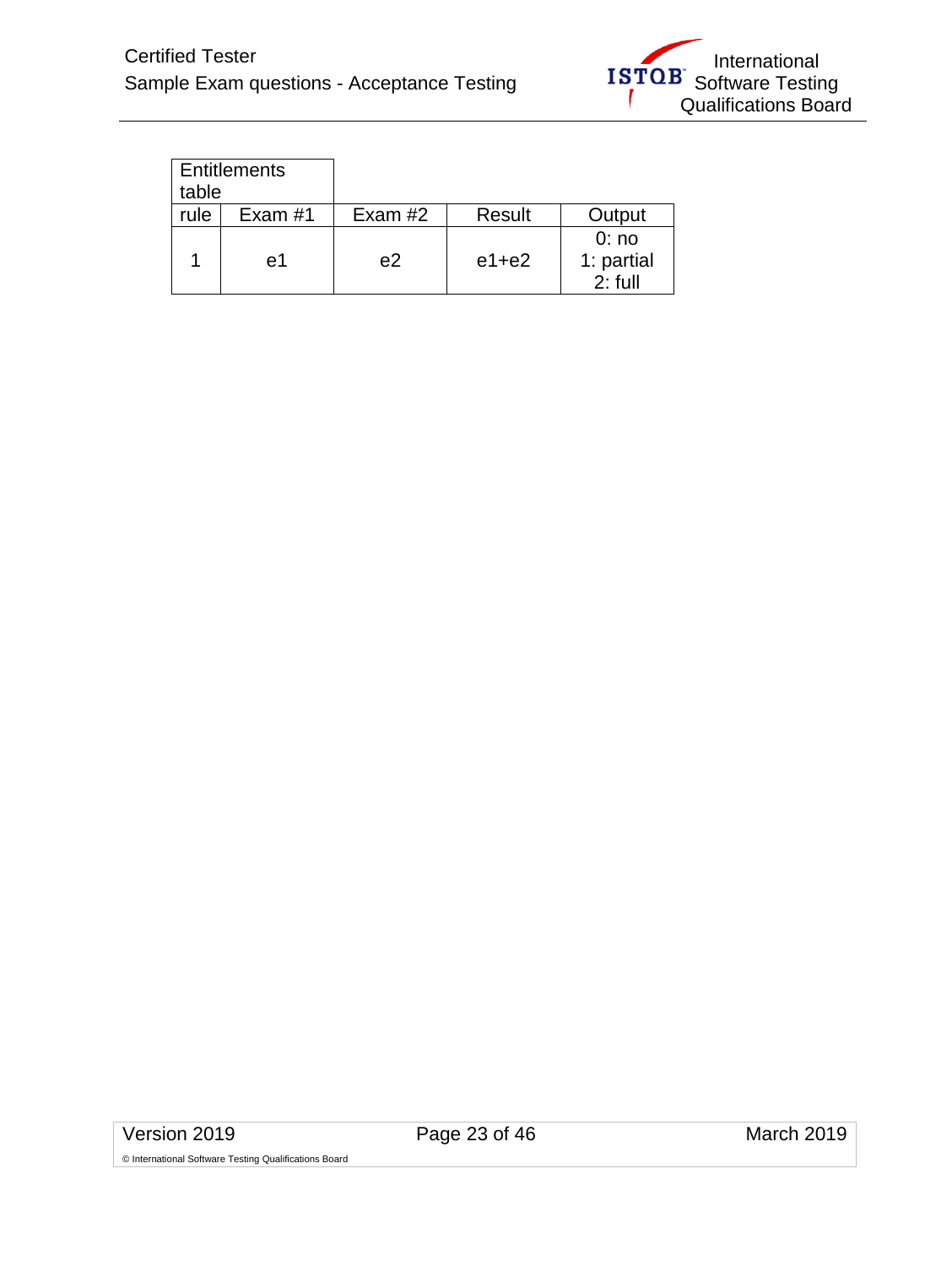<span id="page-23-0"></span>Assume you would like to create a model describing a loan request process in a bank.

The loan request process starts when the customer submits a loan application. The bank then reviews the application. Regardless of whether the loan request is approved or not, a letter is sent to inform the customer of the decision. If the request is approved, the loan contract is created.

You have drawn the following business process model using BPMN 2.0.



Which one of the following sentences is true with respect to this process model?

- a) Verifying employment is not done when the loan status is rejected.
- b) Creating the loan contract is defined as a sub-process.
- c) Performing title search and requesting credit report are sequential tasks.
- d) A review credit report is optional when reviewing the loan application.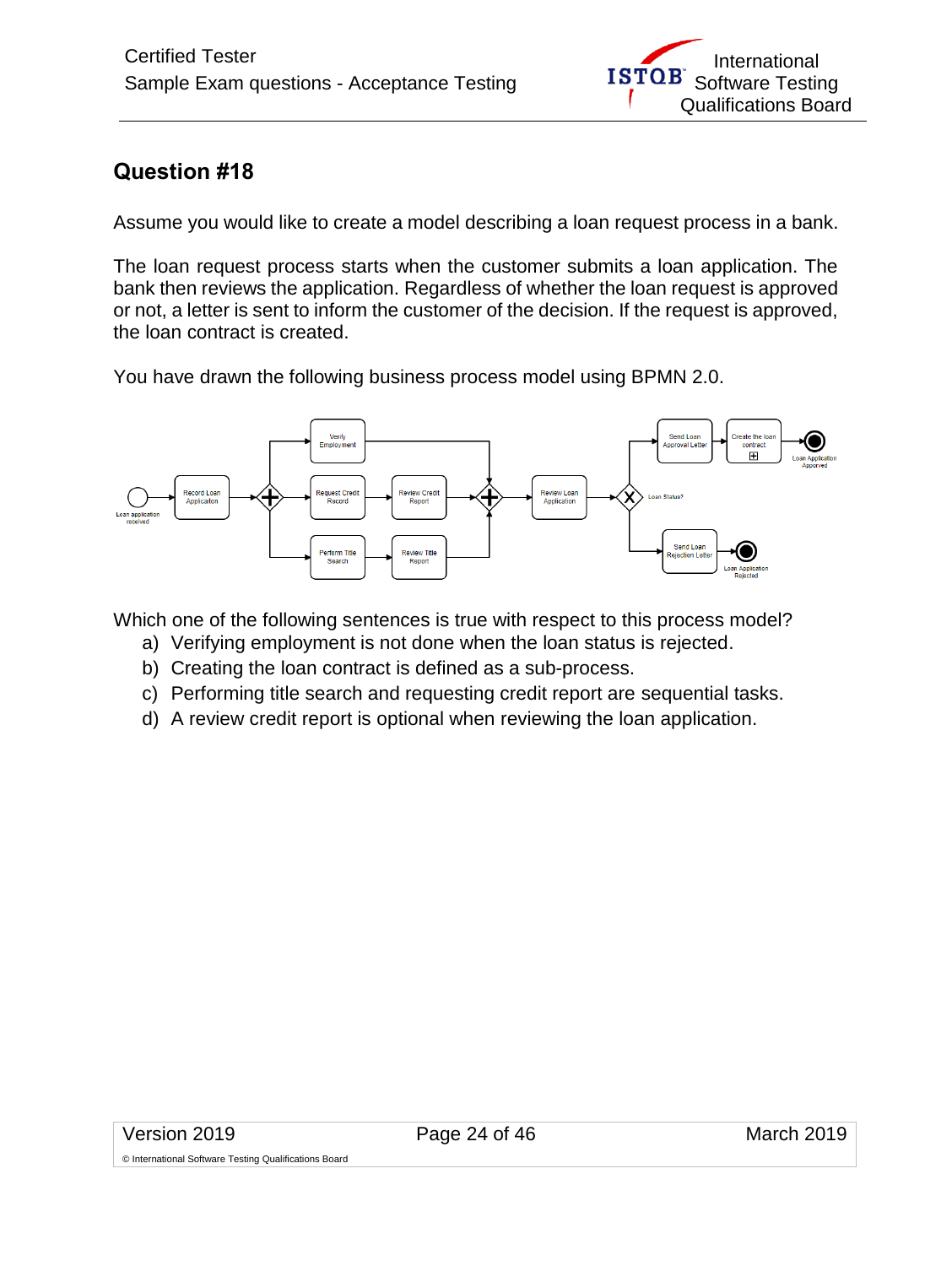<span id="page-24-0"></span>As an acceptance tester you want to test the \$100 withdrawal process described by the following Business Process Model and Notation (BPMN) model.



You would like to achieve the following coverage criterion "execute all possible process tasks". Consider the following test cases:

Test 1: balance =  $$100$ , receipt = YES Test 2: balance =  $$120$ , receipt = NO Test 3: balance =  $$85$ Test 4: balance =  $$20$ , receipt = YES

Which of the following is the minimal set of test cases allowing to achieve required coverage? Select one option.

a) Test 1, Test 3 b) Test 1, Test 2, Test 3 c) Test 2, Test 4 d) Test 1, Test 2, Test 4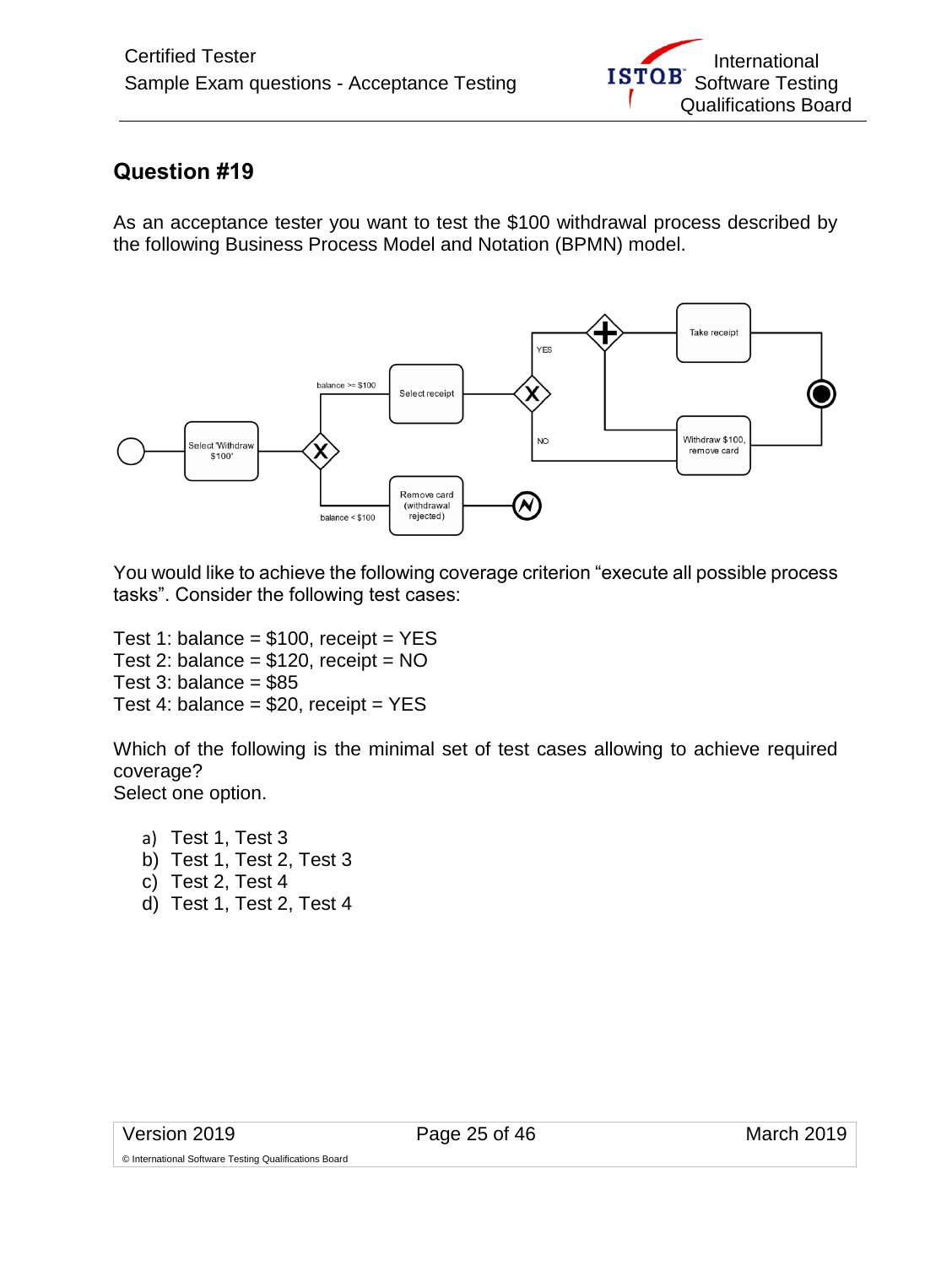<span id="page-25-0"></span>As an acceptance tester you want to test the \$100 withdrawal process described by the following BPMN model.



You would like to achieve decision coverage. Consider the following test cases:

Test 1: balance =  $$100$ , receipt = YES Test 2: balance  $= $99$ Test 3: balance =  $$120$ , receipt = NO Test 4: balance =  $$2500$ , receipt = YES

Which of the following is the minimal set of test cases allowing to achieve full decision coverage?

Select one option.

- a) Test 1, Test 2, Test 4
- b) Test 1, Test 2
- c) Test 2, Test 3
- d) Test 1, Test 2, Test 3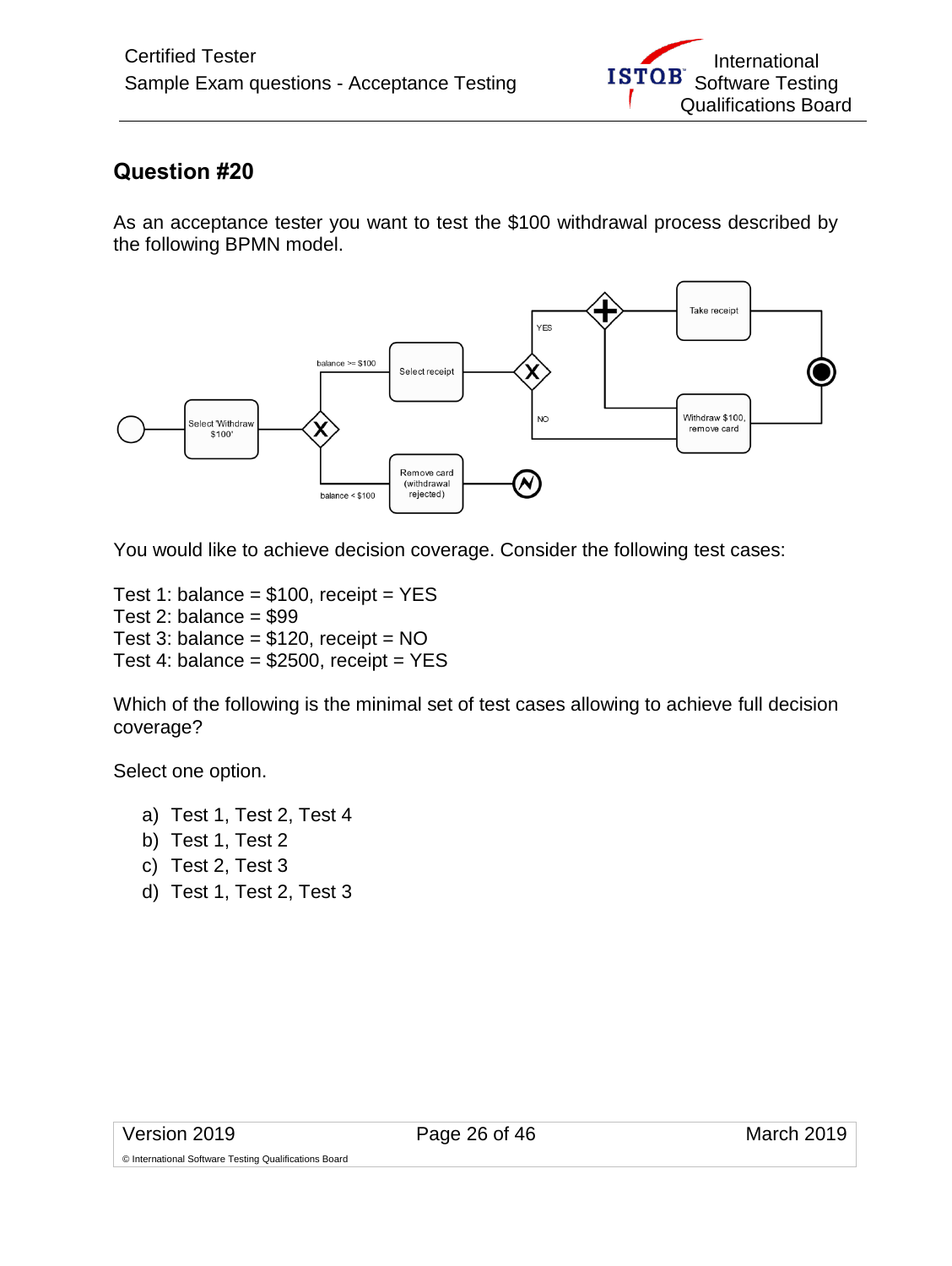<span id="page-26-0"></span>Which one of the following statements regarding the graphical representation of business processes is true?

- a) Using decision tables in BPMN allows defining test conditions corresponding to the business rules under test.
- b) Graphical representations of business processes must describe the complete workflow in detail, including alternative and error scenarios.
- c) For acceptance testing, graphical business process models should focus on the user workflows to be tested.
- d) Business processes should be described graphically using the DMN standard and completed with decision tables.

Select one option.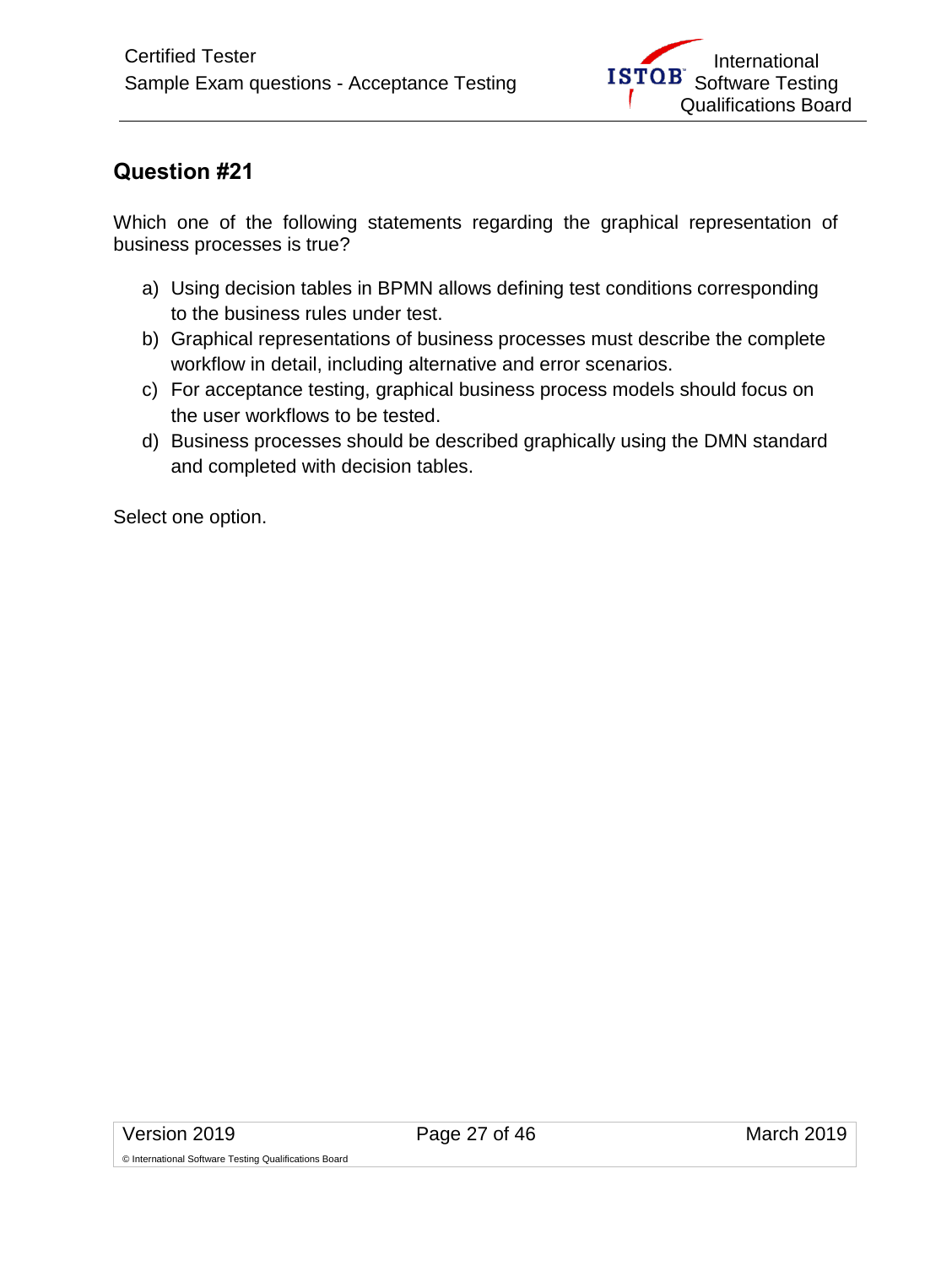<span id="page-27-0"></span>What is considered as good practice regarding business process modeling?

- a) Keeping all model element in one diagram considerably improves the readability of BMPN models.
- b) BPMN diagrams and DMN tables should include information such as traceability to user stories.
- c) Links to requirements or risks should be well separated from the workflow description.
- d) Business analysts should finalize their process models before showing them to acceptance testers.

Select one option.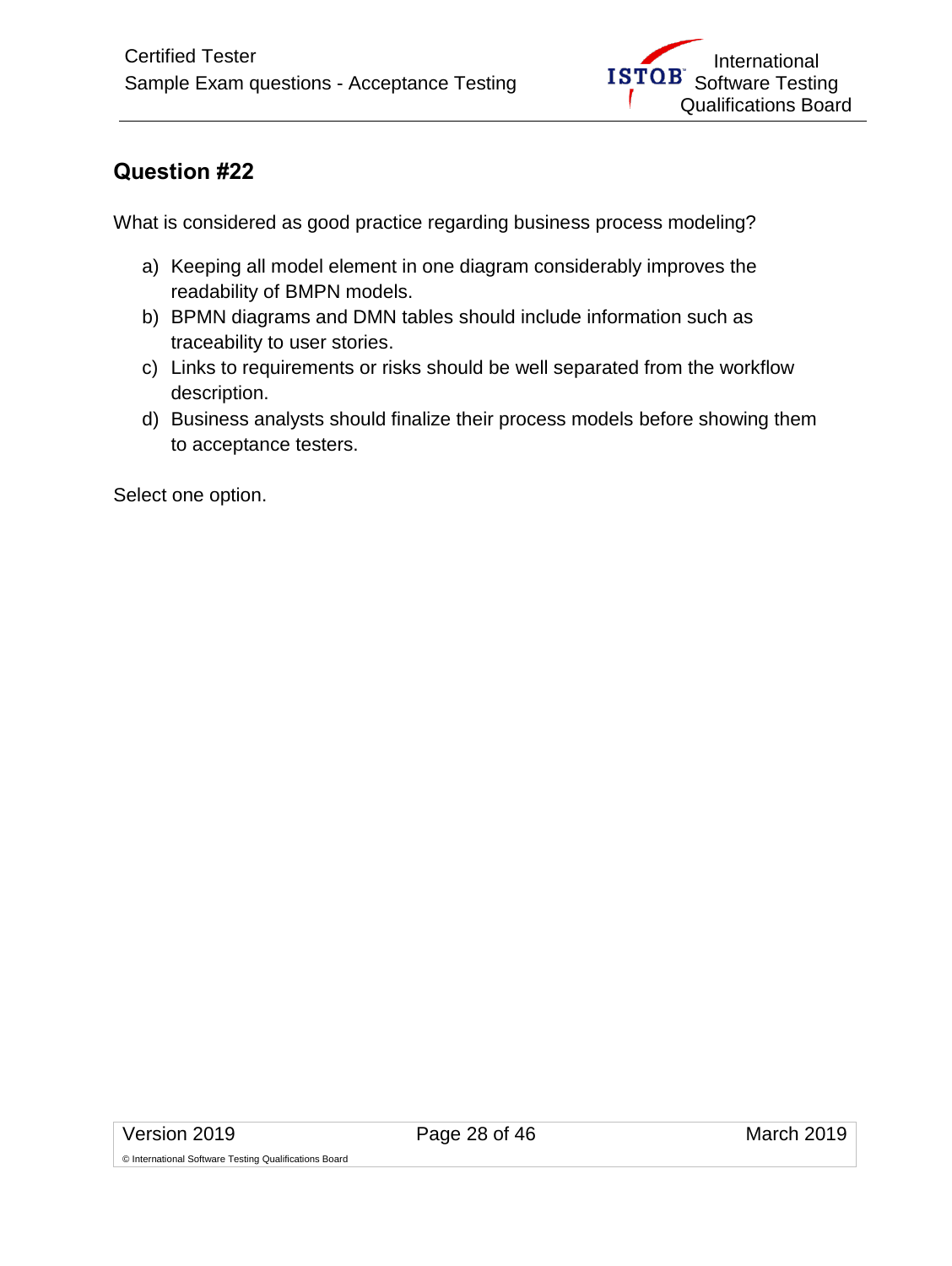<span id="page-28-0"></span>Your company wants to establish a new human resources management application. As tester, you propose to use an ATDD approach and to use business process models for test case design.

Which of the following statements is the LEAST meaningful argument for this approach?

- a) The process models will help testers to understand the use cases to be tested.
- b) Testers will be able to show test coverage directly within the graphical representation of business processes.
- c) Business process models will make it easier to detect defects in the application code.
- d) As business process models will be updated to maintain the tests, they will be a living documentation of the product.

Select one option.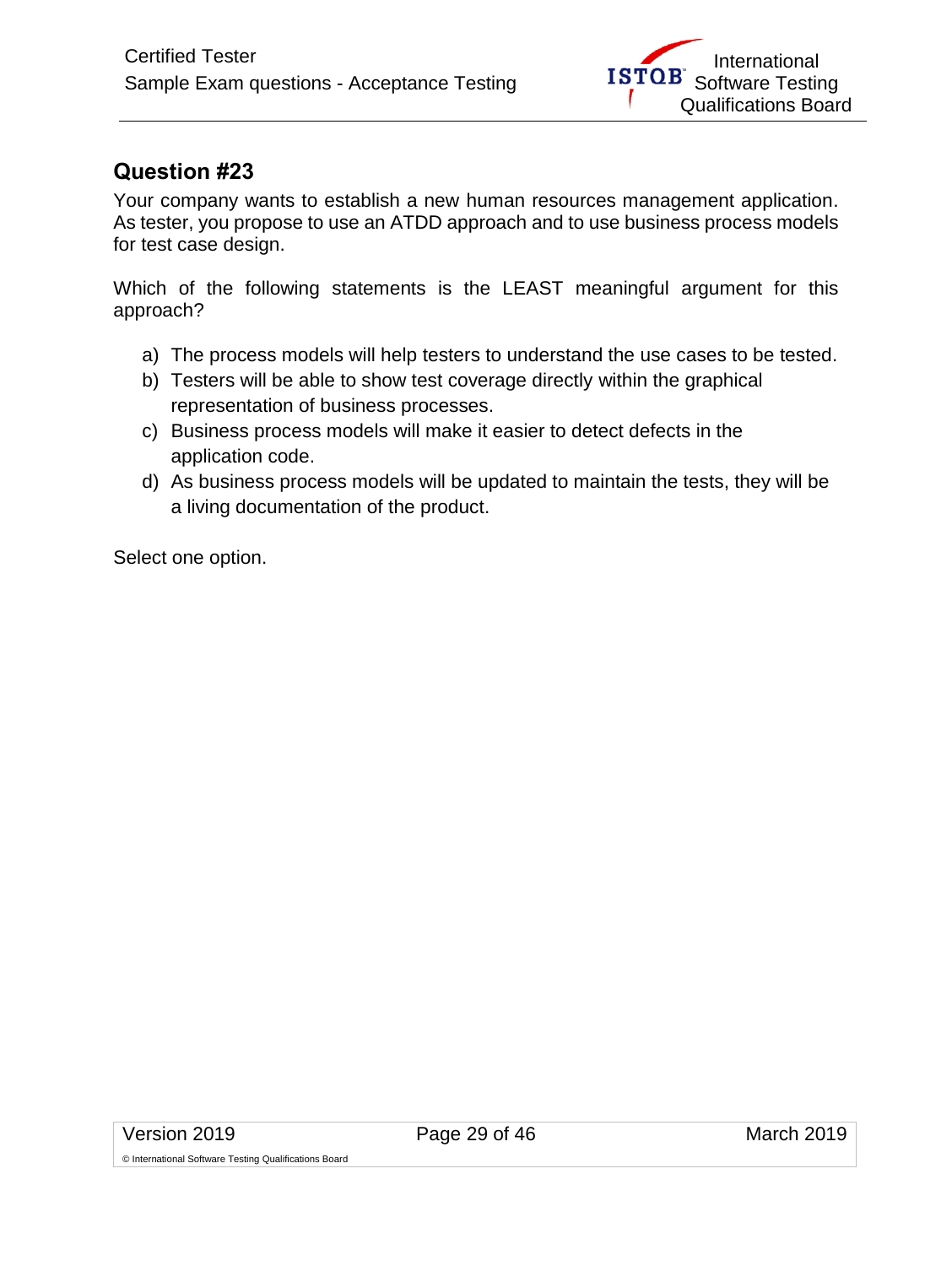<span id="page-29-0"></span>Which of the following sentences explains BEST how business process and business rule modeling can be used for ATDD?

- a) In an ATDD approach, business process/rule models must be created before the project starts.
- b) In an ATDD approach, business process models replace acceptance criteria.
- c) In an ATDD approach, testers use business process and business rule models to generate acceptance tests.
- d) In an ATDD approach, process models are created for initial test design but are not maintained afterwards.

Select one option.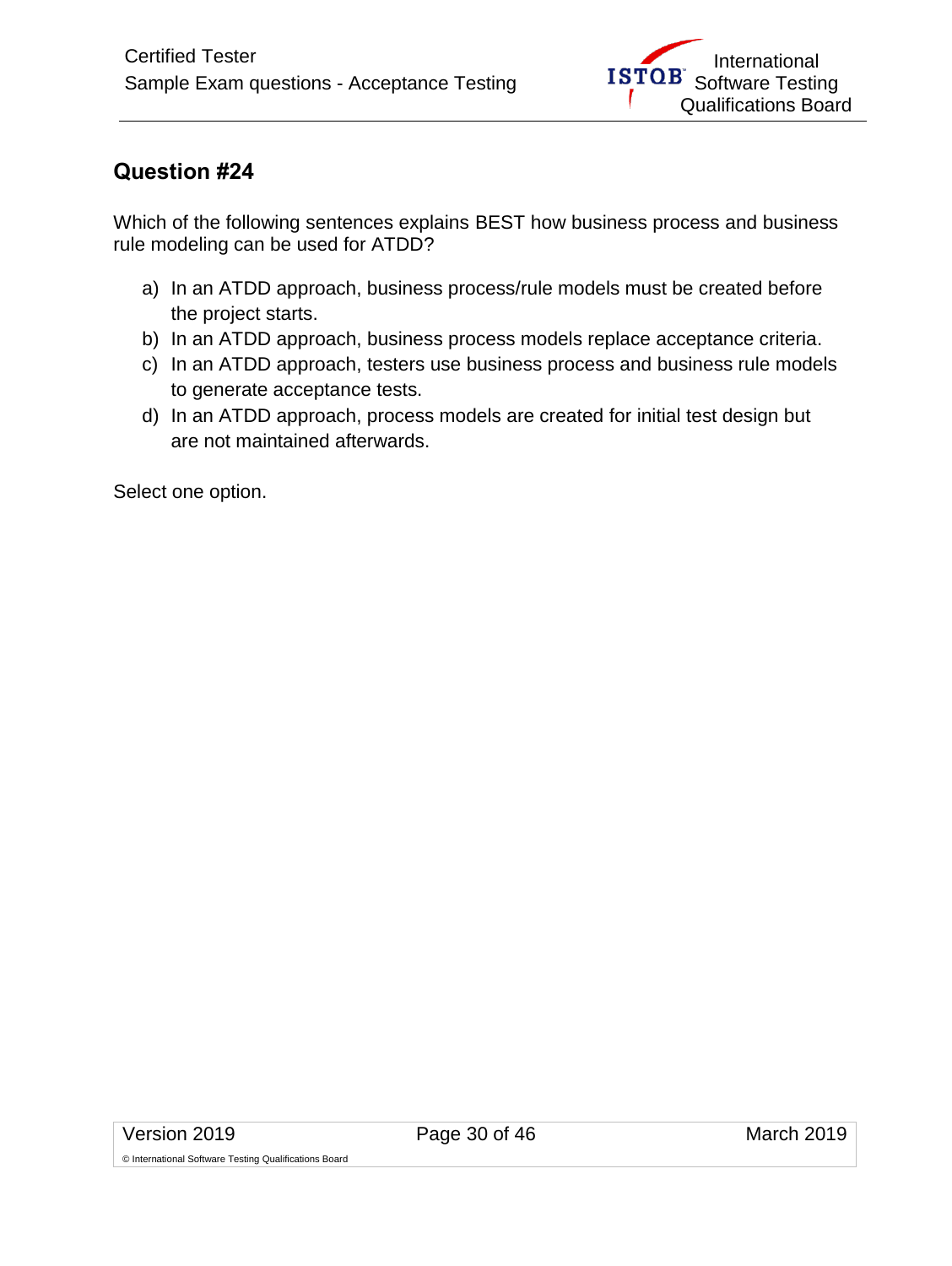

<span id="page-30-0"></span>Given the following attributes:

- i. commercializability
- ii. functional suitability
- iii. viability
- iv. reliability
- v. security
- vi. cognitive ability
- vii. maintainability

Which one of the following answers contains quality attributes that are MOST relevant for acceptance testing?

- a) ii, v and vi
- b) iv, v and vii
- c) i, ii and vi
- d) iii, iv and v

Select one option.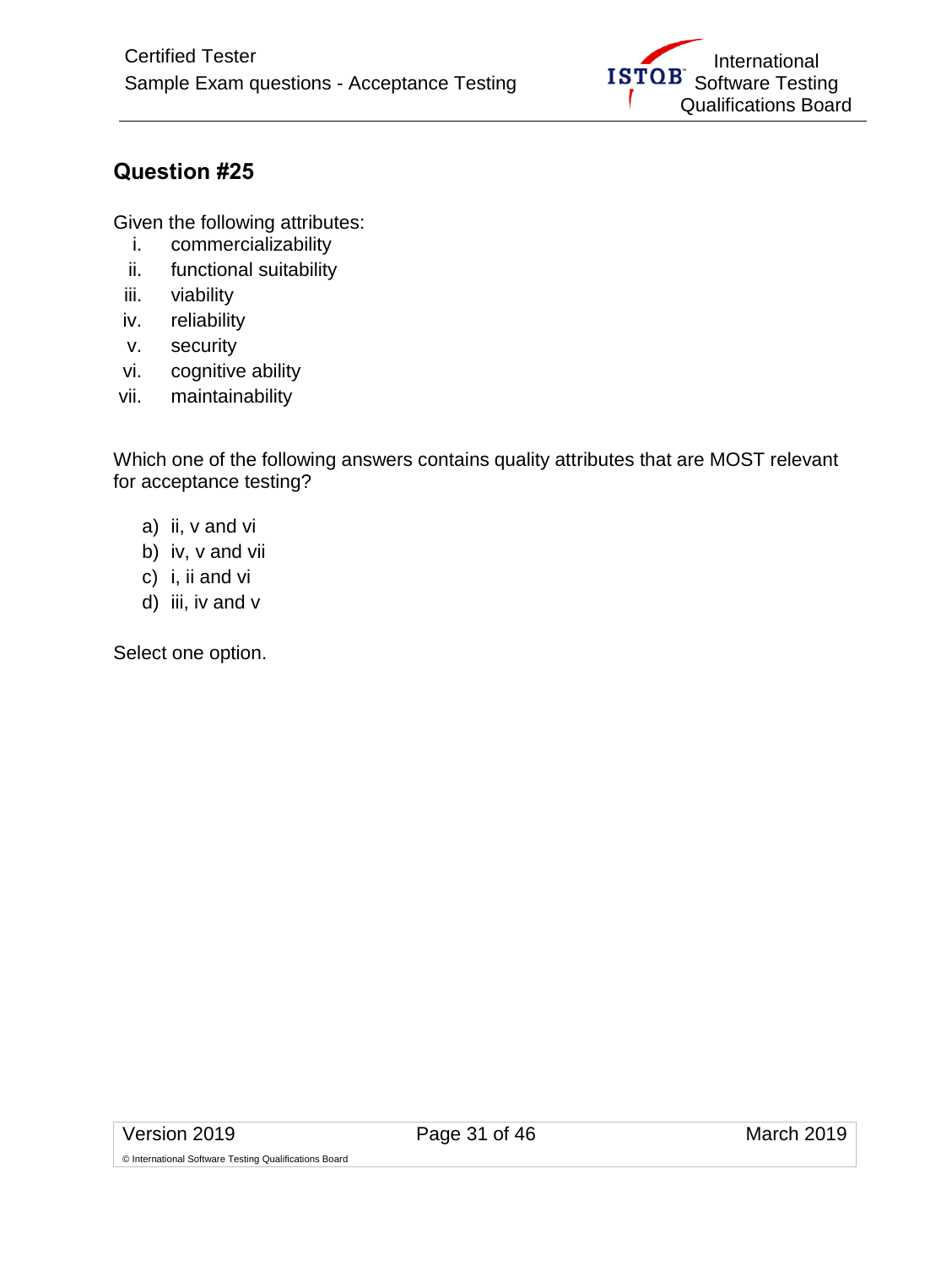<span id="page-31-0"></span>The standard ISO 25010 defines a quality in use model with characteristics and subcharacteristics. Which elements of the following list is a characteristic of quality in use according to this standard?

- a) Efficiency
- b) Usability
- c) Compatibility
- d) Portability

Select one option.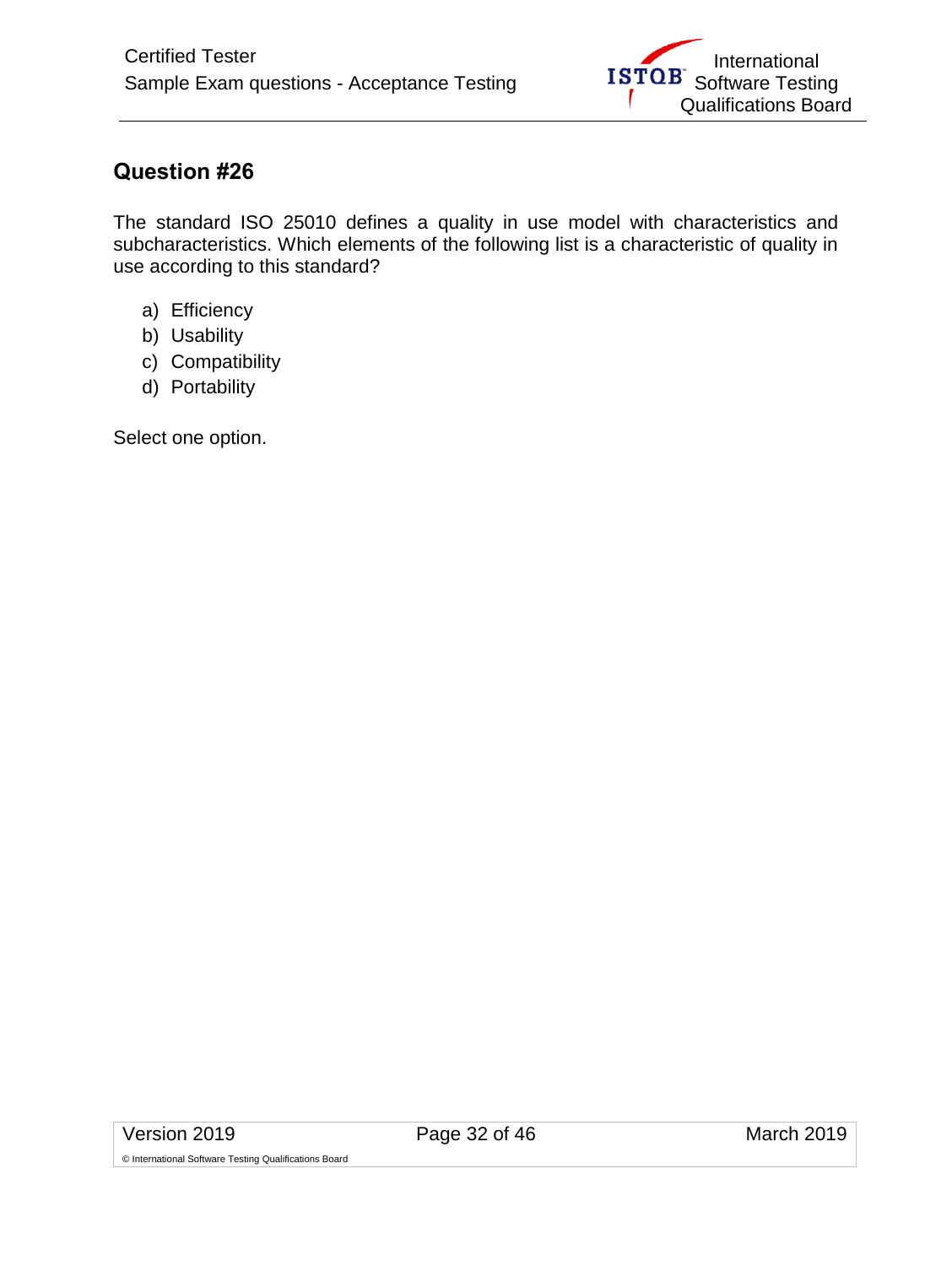<span id="page-32-0"></span>Which of the following statements corresponds BEST to a UX requirement analysis activity?

- a) Personas are used to analyze products or solutions from competitors.
- b) User profiles are used to determine different levels of business knowledge.
- c) Security requirements are derived from usage scenarios.
- d) Environmental conditions such as light conditions are obtained from a task analysis.

Select one option.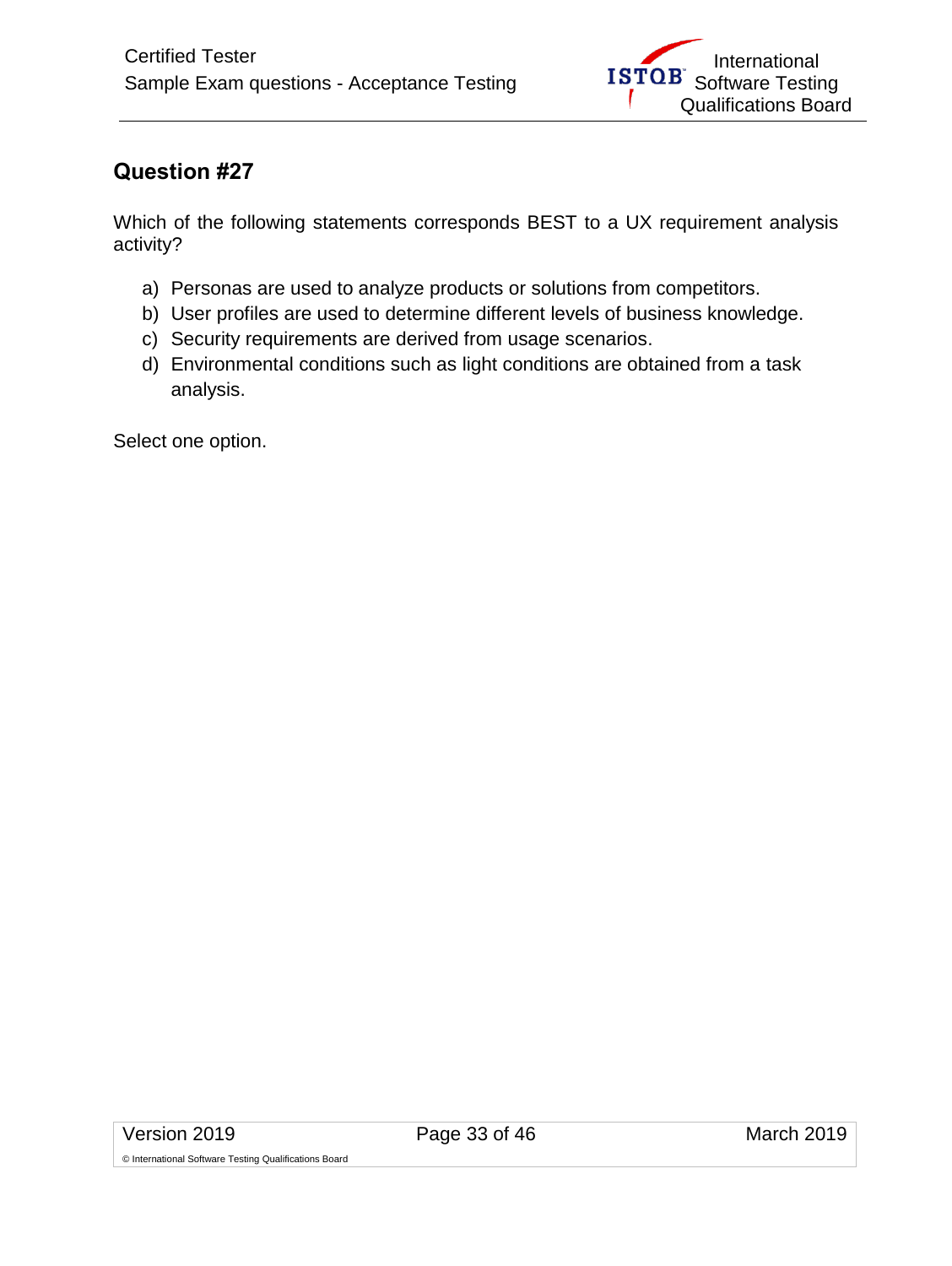<span id="page-33-0"></span>Which one of the following scenarios characterizes UX task analysis BEST?

- a) Users are qualified depending on their physical and intellectual characteristics.
- b) Use cases are analyzed and represented through business process models.
- c) External conditions are considered as input for subsequent design steps.
- d) Inspirations from similar sectors are sought to identify successful solutions.

Select one option.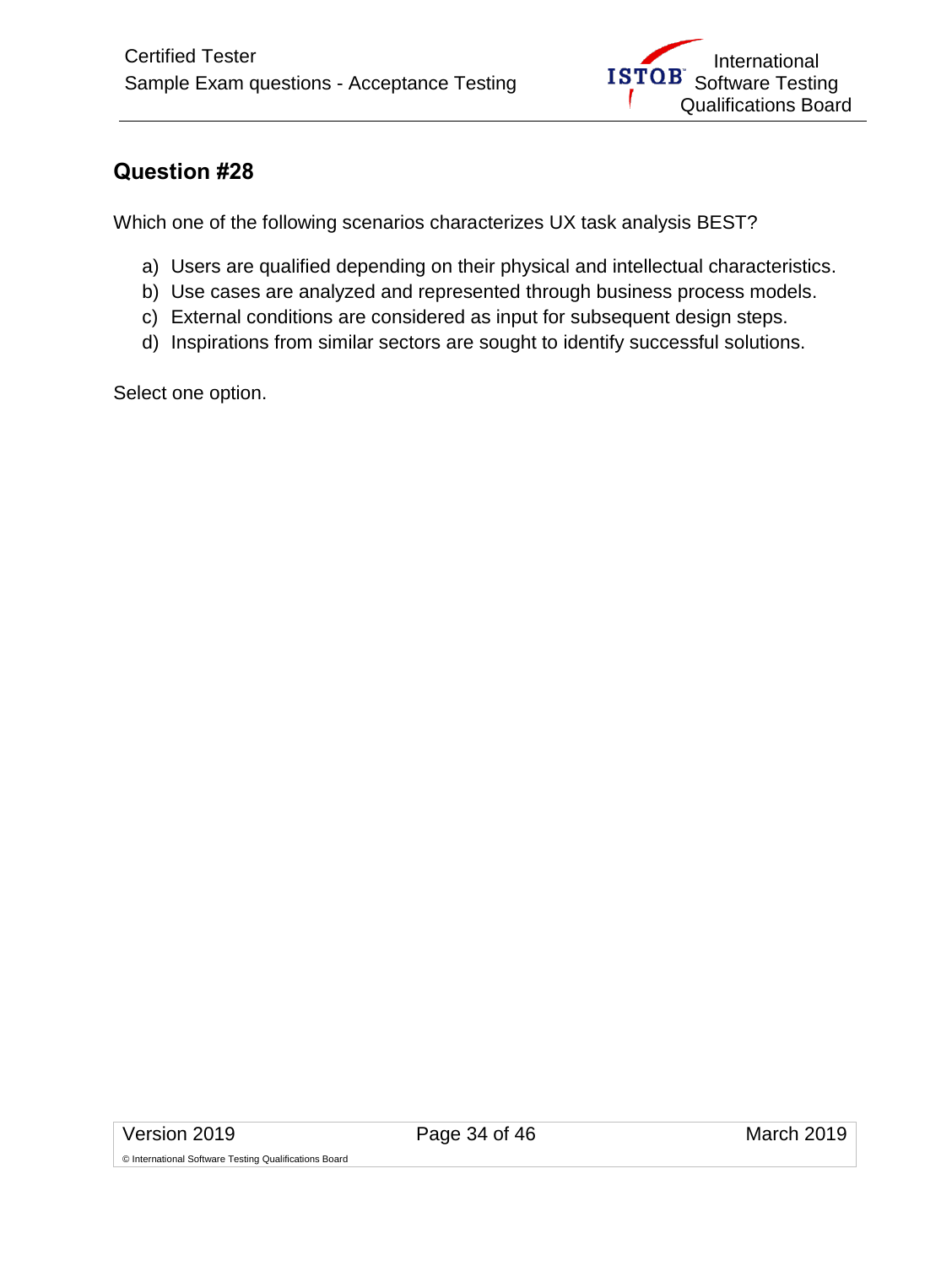<span id="page-34-0"></span>Which one of the following usability testing techniques matches the test objective BEST?

- a) Expert reviews help to understand how users interact with a system and what is more or less visible.
- b) Biometrics-based evaluation help to understand retrospectively, how users interacted with the system and to improve it.
- c) Log file analysis performed by usability experts identifies strong points of an interface that attract the user's attention.
- d) Walkthrough and thinking aloud methods can indicate difficulties users experience with certain tasks.

Select one option.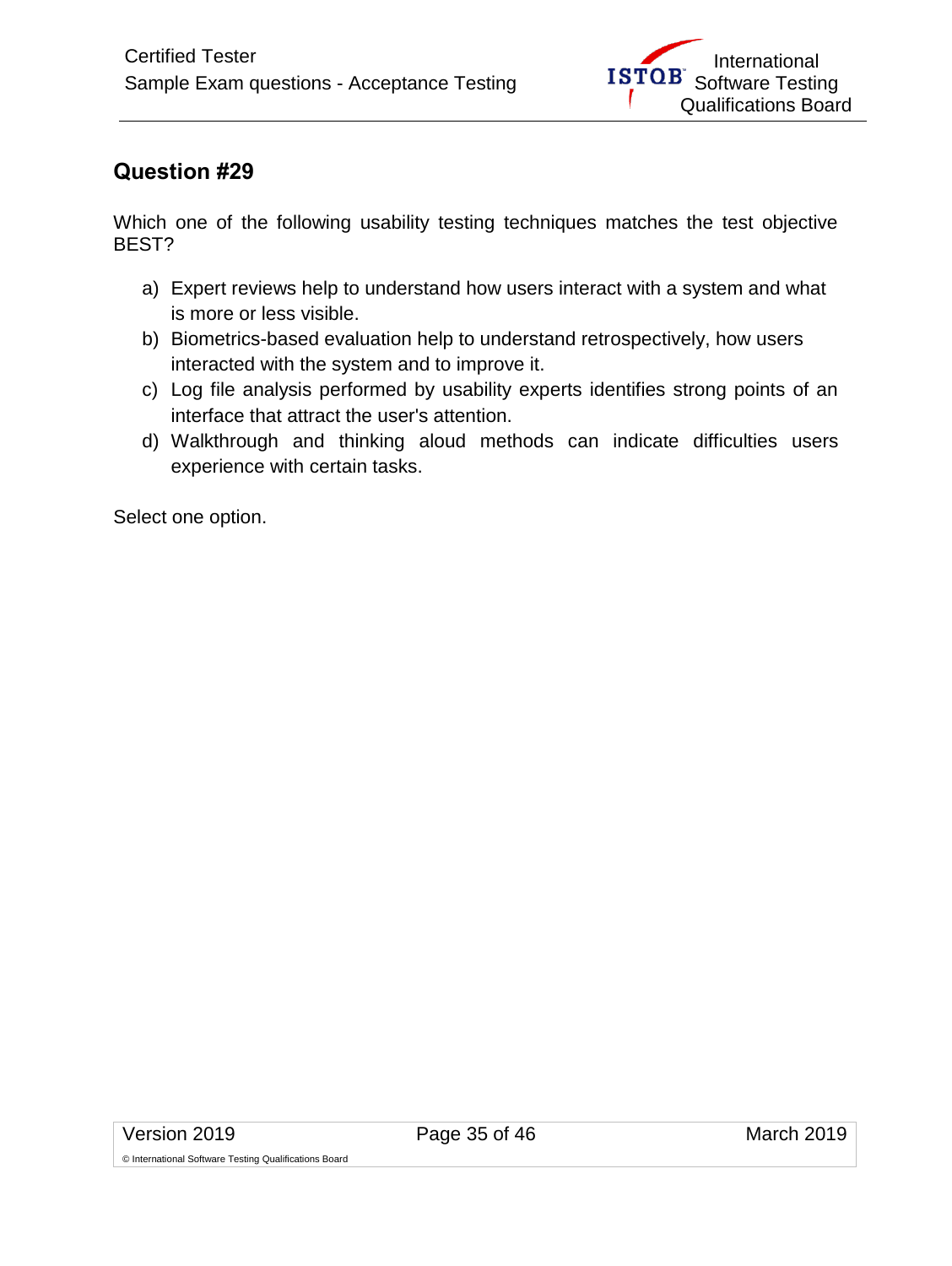<span id="page-35-0"></span>Which one of the following statements regarding performance testing is MOST correct?

- a) Depending on the model used to simulate the workload, performance tests are called load, stress or endurance / stability tests.
- b) Performance testing aims to determine a system's robustness against malicious attacks.
- c) The performance of the system is measured in a context that reflects, as far as possible, representative operating conditions.
- d) The performance test results serve to determine hardware and software performance requirements.

Select one option.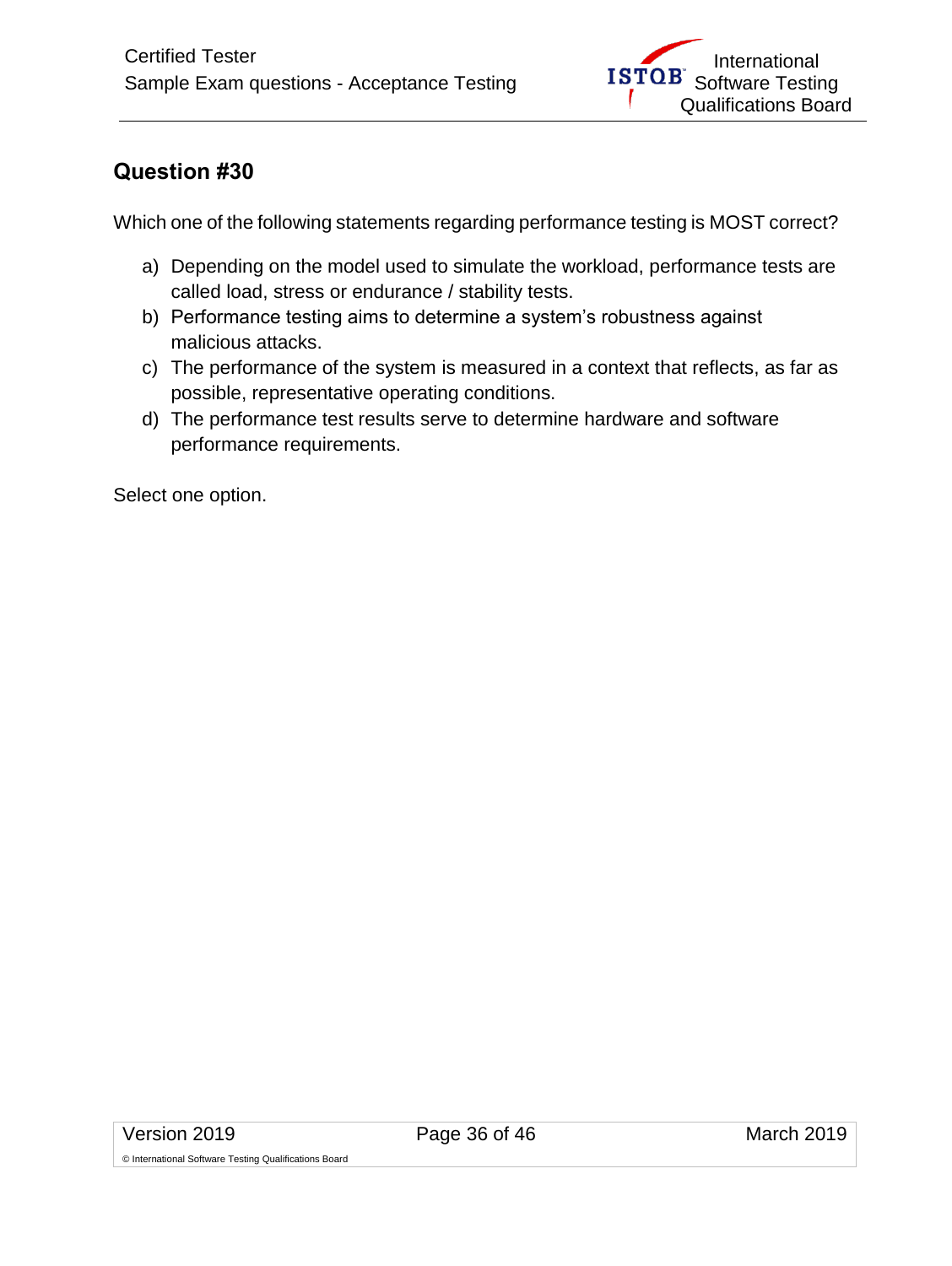<span id="page-36-0"></span>Which one of the following combinations of given perspective and statement matches BEST?

- a) From a business perspective, computing power and architecture are major parameters for fine-tuning the system.
- b) From a user perspective, missing feedback from the system when processing a request it is a problem.
- c) From a technical perspective, the number of concurrent user and the types of transactions performed are major elements.
- d) From a business perspective, the choice of performance test tools strongly depends on the applied test techniques.

Select one option.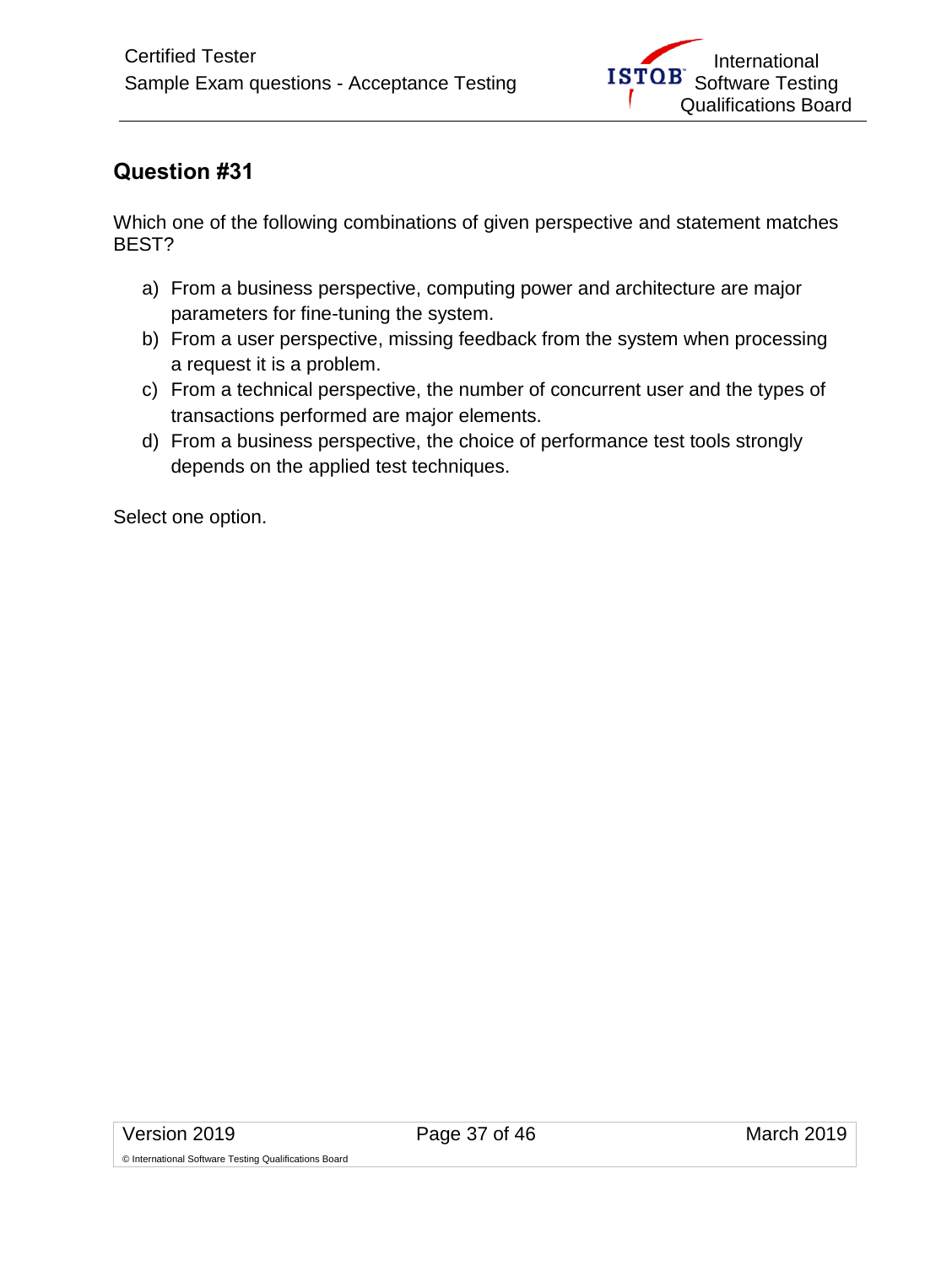<span id="page-37-0"></span>Which one of the following acceptance criteria relates to security requirements?

- a) The system's response time shall not exceed 3 seconds.
- b) The system shall be web-based.
- c) The graphical user interface shall comply with corporate style guides.
- d) Normal users shall have restricted access to private data.

Select one option.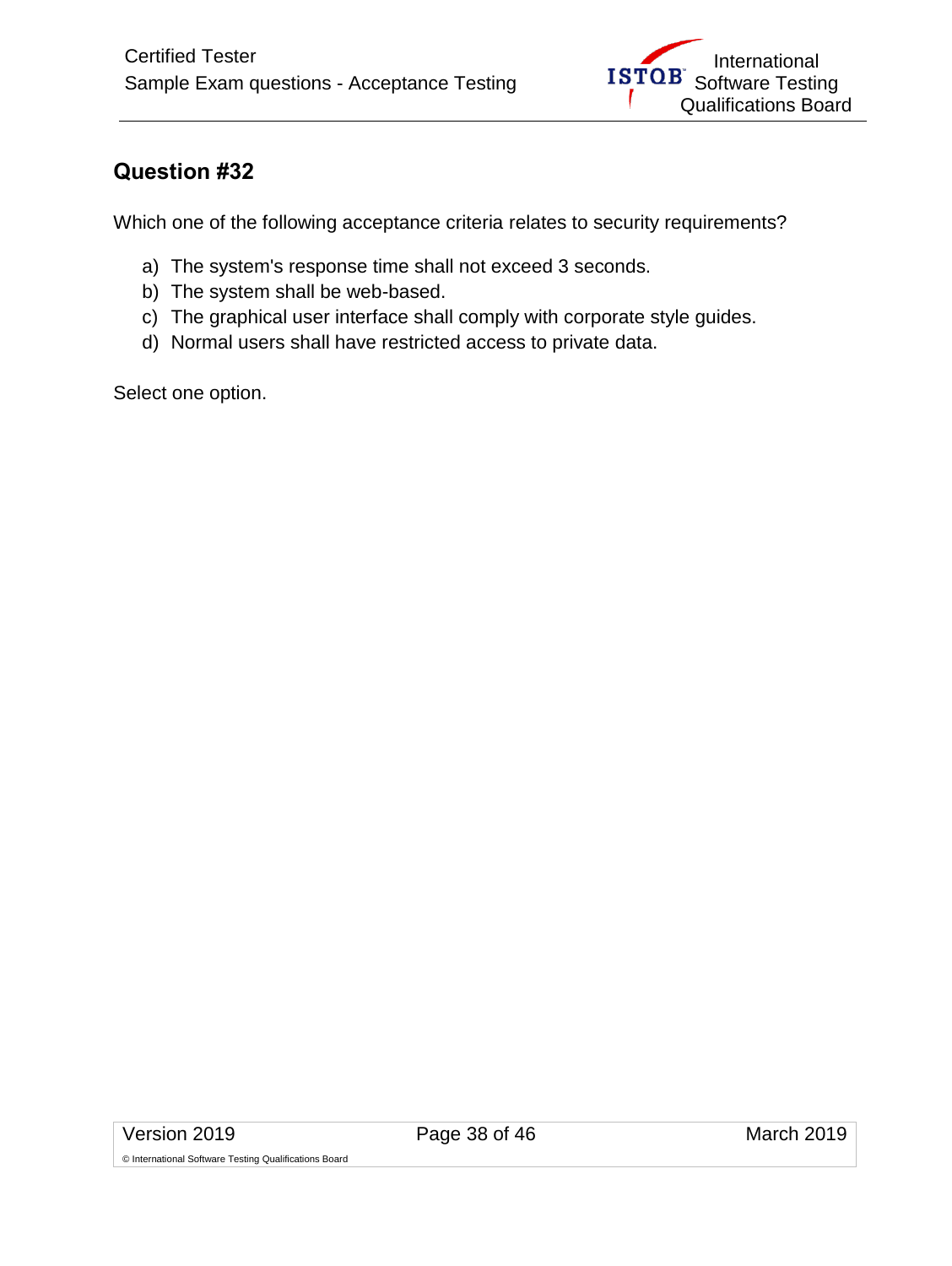<span id="page-38-0"></span>The project team is currently facing a difficult situation originating from their difficulty in envisioning the future and the necessary steps to reach it together with a certain loss of motivation due to a strong feeling of stagnation. You try to unlock the situation by proposing a workshop. Which one would fit the best?

- a) You ask two volunteers to play a part in front of the team. One will try to defend the project and propose positive arguments and ways forward. The other will do the opposite. You then recapitulate the major arguments of both sides and debate them openly with the team.
- b) You draw a staircase with 11 steps, each of them representing a major milestone of the project. The bottom of the stairs corresponds to the first day of the project and the upper step means that the project is released. You locate the present situation in the middle of the stairs. The team is asked to identify and discuss the major steps down and up.
- c) You organize a day out with challenging physical exercises practiced in teams followed by an afterwork dinner and drink. After all, nothing is best for motivation than hard times together, strong common objectives and a promise of good time.
- d) You visualize all remaining major milestones of the project, starting with today and ending with project release. Then, you ask the team to identify and discuss the necessary actions to move forward from the present situation and to reach the milestones.

Select one option.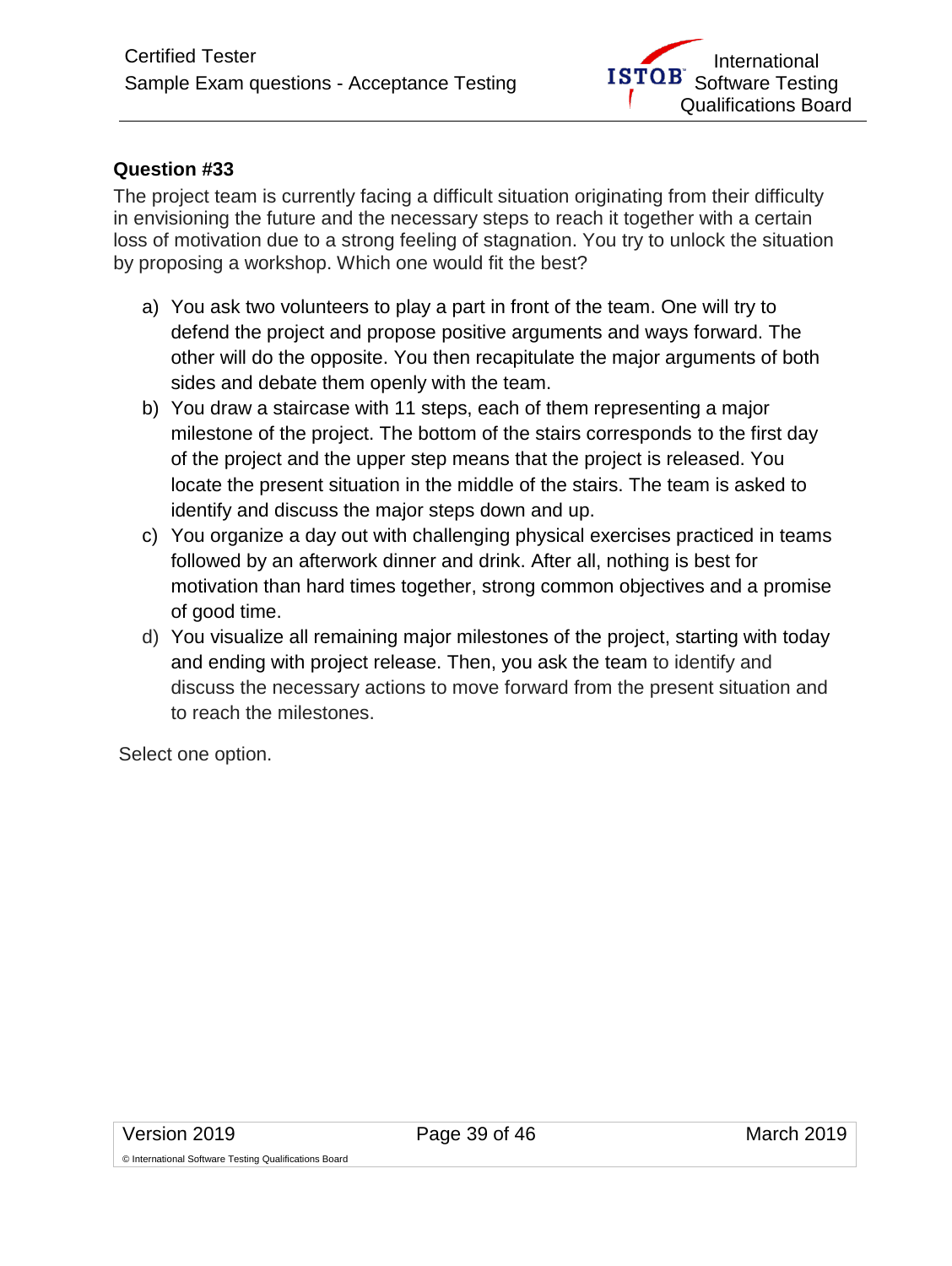<span id="page-39-0"></span>You are leading a brand new project team whose members are coming from all over the organization and have no former experience in working together. You need to build a common vision and team spirit. What workshop would fit BEST:

- a) You invite the team members and ask them to design their own (team-wise) emblem representing their values, beliefs, goals, tasks together than a common motto.
- b) You invite every member in turn to describe his/her past experience and his/her major achievements in the organization or in their former job.
- c) You ask every member in turn to write down three things he/she likes and dislikes in the organization and to post them on a wall. A volunteer is then chosen to read randomly some posts that are then discussed with the group.
- d) You draw a staircase with 11 steps, each of them representing a major milestone of the project. The bottom of the stairs corresponds to the first day of the project and the upper step means that the project is released. You locate the present situation in the top of the stairs. The team is asked to identify and discuss the major steps downwards.

Select one option.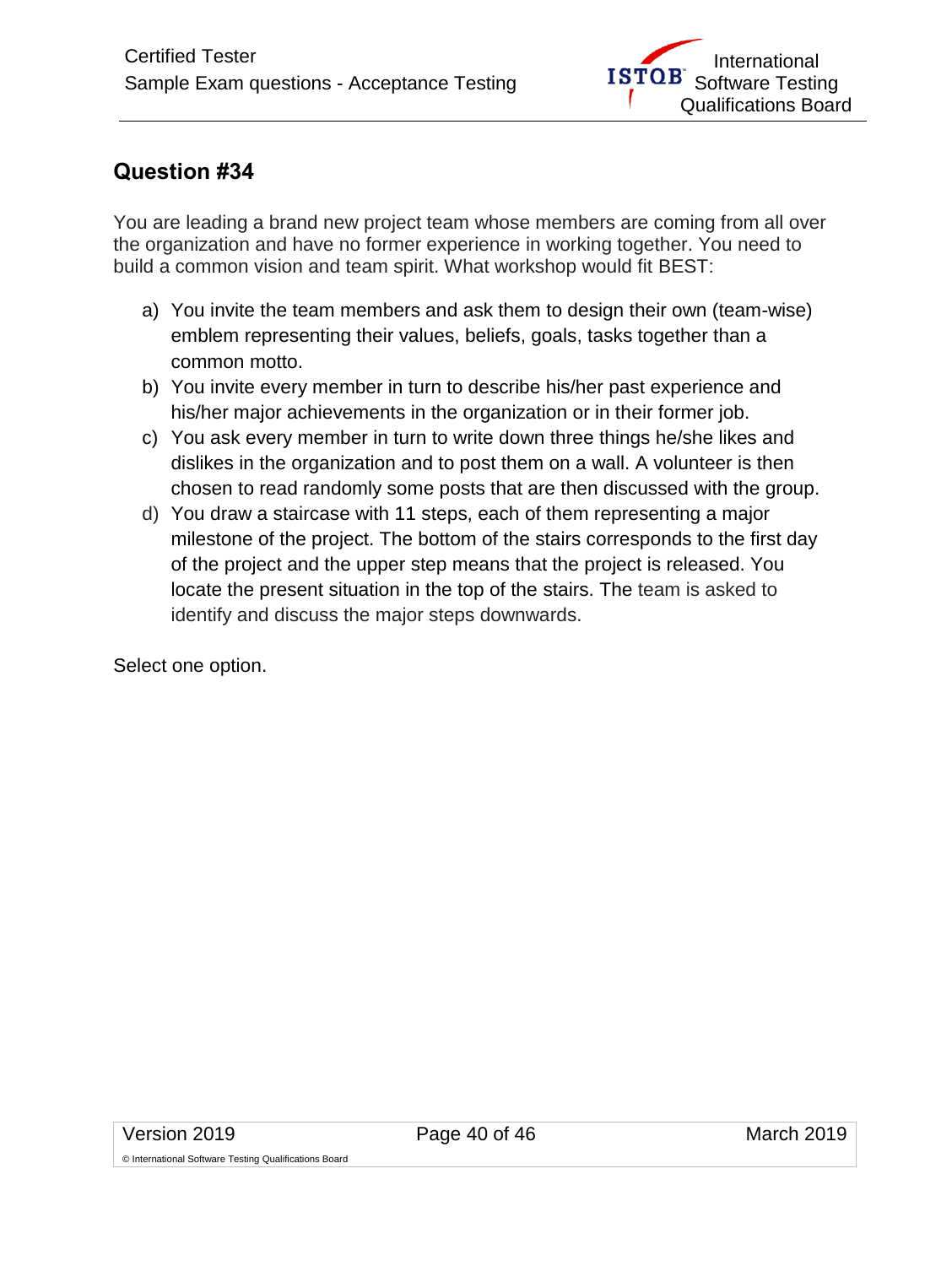<span id="page-40-0"></span>Which of the following statements regarding defects is MOST correct?

- a) Regular meetings between business analysts and testers are necessary to report discrepancies between actual and expected outcome.
- b) Testers should provide accurate information regarding the difference between the expected test result and the actual result.
- c) If the defect turns out to be a bug, the tester writes a defect report and sends it to the business analyst for further investigation.
- d) The tester should analyze the potential impact of a defect on system usage, before communicating it to the business analyst.

Select one option.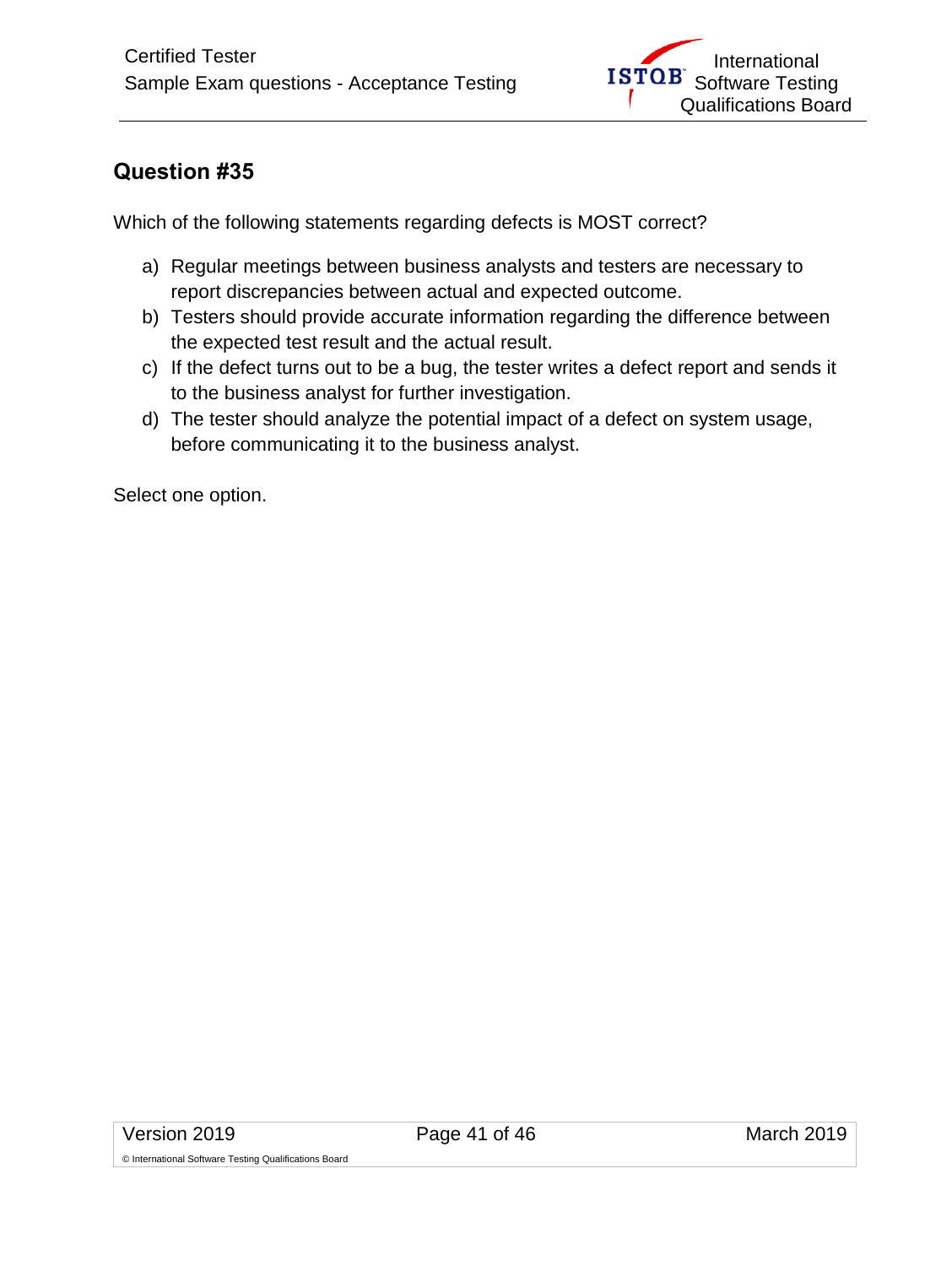<span id="page-41-0"></span>Which of the following activities is most likely performed by the business analyst as part of defect analysis?

- a) Identify the requirements / user stories that are not satisfied.
- b) Assess the impact of corrective actions on other parts of the system's implementation.
- c) Analyze the function that failed step by step to identify the cause of the defect.
- d) Check, whether other paths in the business process model perform as intended.

Select one option.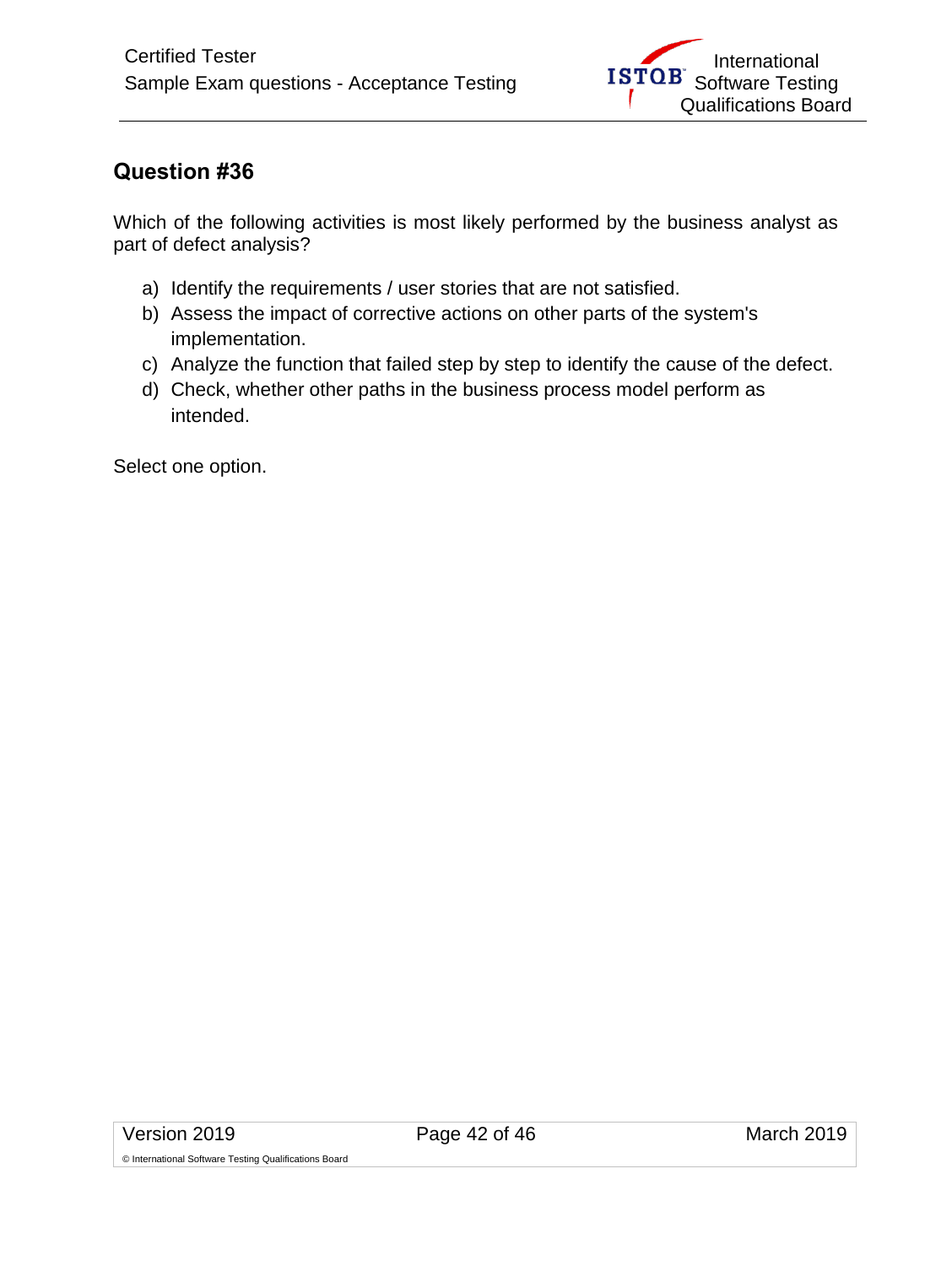<span id="page-42-0"></span>Which of the following information is most likely part of an acceptance test summary report?

- a) Information to evaluate the level of risk for product release
- b) Technical details on defect fixes
- c) Test strategy and test design methods
- d) Test procedure information

Select one option.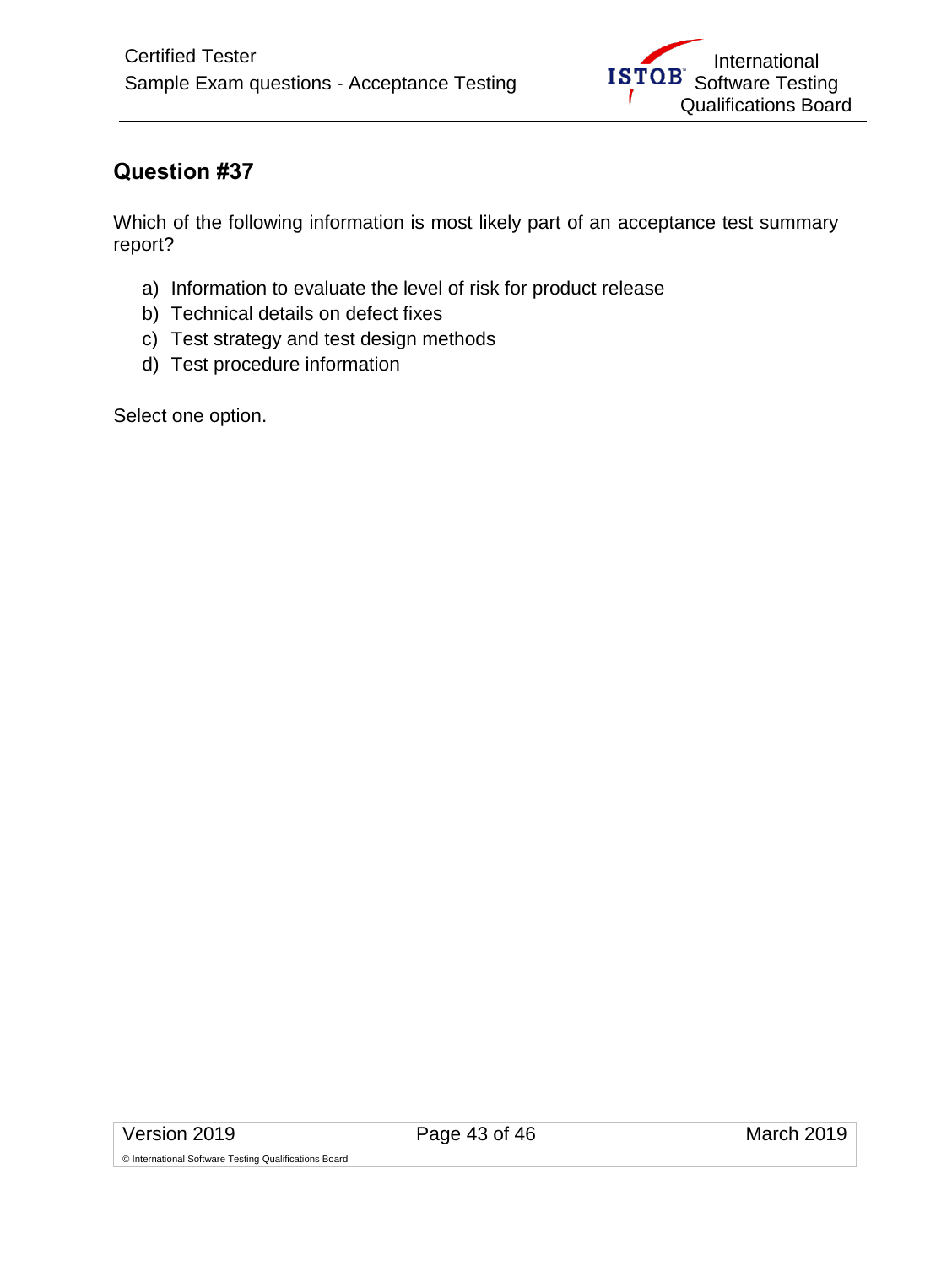<span id="page-43-0"></span>Which of the following techniques is most likely applied to ensure the quality of acceptance testing activities?

- a) Review of the source code to ensure traceability of user stories to system components
- b) Verification of the traceability between user stories and test cases to make sure it is up to date
- c) Checklist-based verification of requirements to ensure their completeness and quality
- d) Eye tracking to verify the feasibility of previously defined user acceptance tests

Select one option.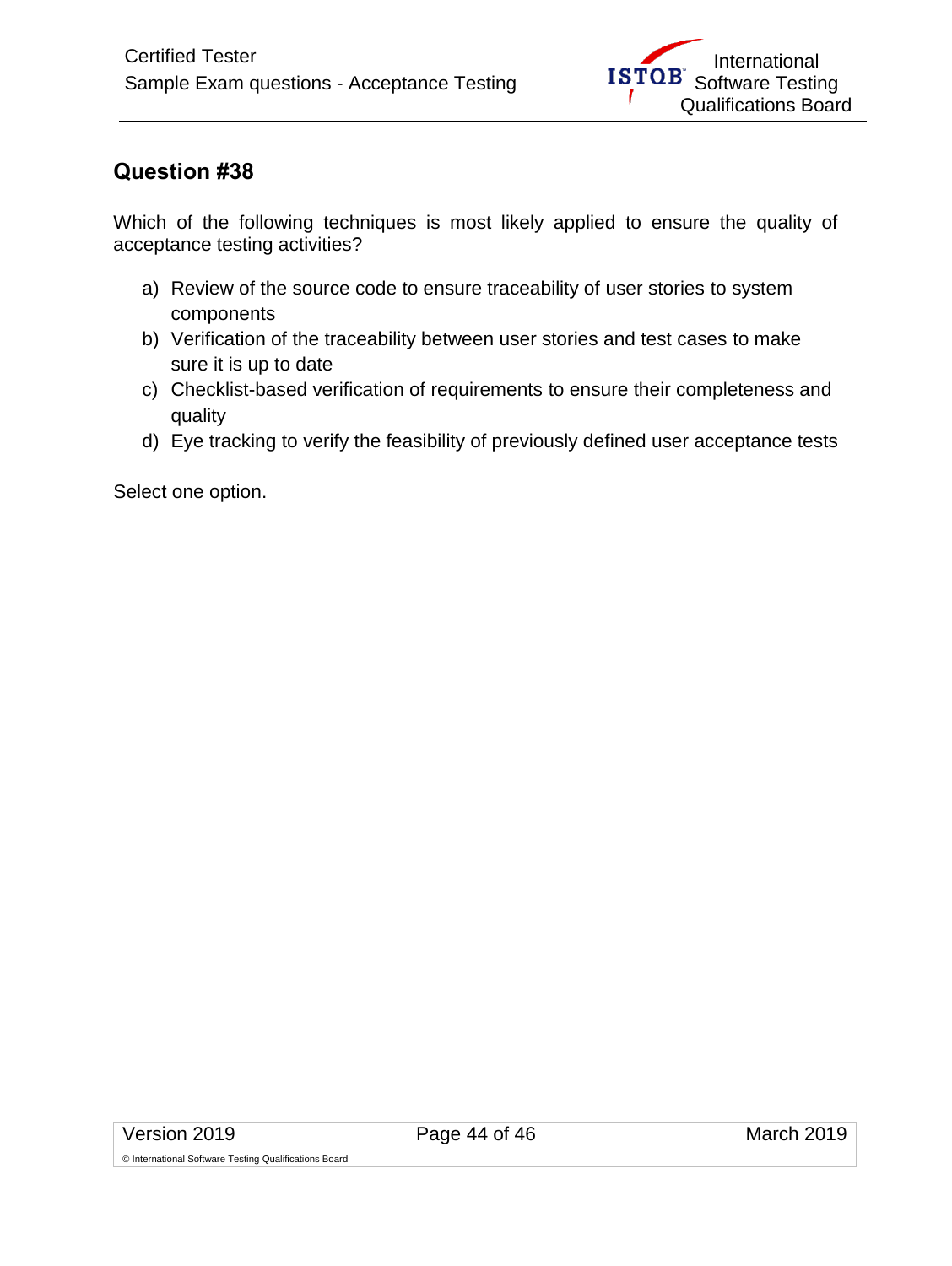<span id="page-44-0"></span>Which one of the following sentences describes BEST a major advantage when business analysts and testers review the acceptance criteria together?

- a) A shared vision between the business analyst and the tester on acceptance criteria facilitates the design of acceptance test cases.
- b) A joint review ensures that non-functional quality criteria are taken into account.
- c) The review of acceptance criteria helps to verify that acceptance test cases cover business processes, business rules and business risks.
- d) The review of acceptance criteria is a good practice to improve the quality of test reports.

Select one option.